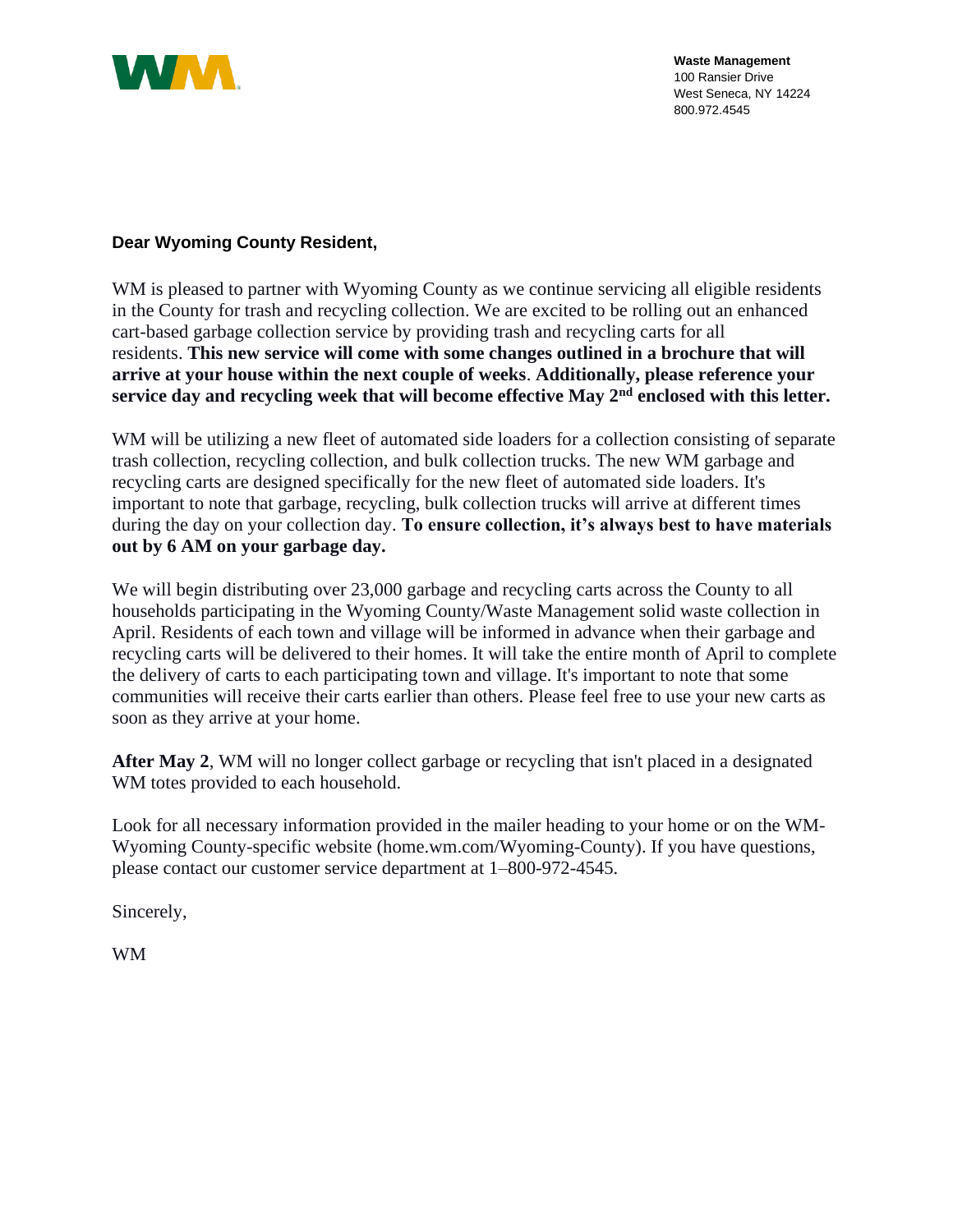## 2022

## 2022 Wyoming County Collection Schedule

|   |                                                             |                         |                         |                 |                          |                         |                         |   |             |                         |                |                         |                |                         | <b>ZUZZ WYOMING COUNTY CONCITION SCREQUIE</b> |   |          |                |                 |                             |                  |                         |             |
|---|-------------------------------------------------------------|-------------------------|-------------------------|-----------------|--------------------------|-------------------------|-------------------------|---|-------------|-------------------------|----------------|-------------------------|----------------|-------------------------|-----------------------------------------------|---|----------|----------------|-----------------|-----------------------------|------------------|-------------------------|-------------|
|   |                                                             | <b>Holiday</b>          |                         |                 |                          |                         |                         |   |             |                         |                |                         |                |                         |                                               |   |          |                |                 | <b>Green Week Recycling</b> |                  |                         |             |
|   | <b>Gold Week Recycling</b><br><b>B</b> Bulk Collection Week |                         |                         |                 |                          |                         |                         |   |             |                         |                |                         |                |                         |                                               |   |          |                |                 |                             |                  |                         |             |
|   |                                                             |                         |                         | <b>January</b>  |                          |                         |                         |   |             |                         |                | <b>February</b>         |                |                         |                                               |   |          |                |                 | <b>March</b>                |                  |                         |             |
|   | S                                                           | M                       | T.                      | W               | T                        | F                       | S                       |   | S           | M                       | T              | W                       | Т              | F                       | $\sf S$                                       |   | S        | M              | T               | W                           | T                | F                       | S           |
|   |                                                             |                         |                         |                 |                          |                         | 1                       |   |             |                         | $\mathbf{1}$   | $\overline{2}$          | 3              | $\overline{4}$          | 5                                             |   |          |                | $\mathbf{1}$    | $\overline{2}$              | 3                | $\overline{4}$          | 5           |
|   | $\overline{2}$                                              | $\overline{\mathbf{3}}$ | 4                       | 5               | $6\overline{6}$          | $\overline{\mathbf{z}}$ | 8                       |   | 6           | $\overline{\mathbf{z}}$ | 8              | 9                       | 10             | 11                      | 12                                            |   | 6        | 7              | 8               | 9                           | 10               | 11                      | 12          |
|   | 9                                                           | 10                      | 11                      | 12              | 13                       | 14                      | 15                      |   | 13          | 14                      | 15             | 16                      | 17             | <b>18</b>               | 19                                            |   | 13       | 14             | <b>15</b>       | 16                          | 17               | <b>18</b>               | 19          |
|   | 16                                                          | 17                      | <b>18</b>               | 19              | 20                       | 21                      | 22                      |   | 20          | 21                      | 22             | 23                      | 24             | 25                      | 26                                            |   | 20       | 21             | 22              | 23                          | 24               | 25                      | 26          |
| B | 23                                                          | 24                      | 25                      | 26              | 27                       | 28                      | 29                      | B | 27          | 28                      |                |                         |                |                         |                                               | В | 27       | 28             | 29              | 30                          | <b>31</b>        |                         |             |
|   | 30                                                          | 31                      |                         |                 |                          |                         |                         |   |             |                         |                |                         |                |                         |                                               |   |          |                |                 |                             |                  |                         |             |
|   |                                                             |                         |                         | <b>April</b>    |                          |                         |                         |   |             |                         |                | <b>May</b>              |                |                         |                                               |   |          |                |                 | <b>June</b>                 |                  |                         |             |
|   |                                                             |                         |                         |                 |                          |                         |                         |   |             |                         |                |                         |                |                         |                                               |   |          |                |                 |                             |                  |                         |             |
|   | S                                                           | M                       | Т                       | W               | T.                       | F                       | S                       |   | S           | M                       | T              | W                       | T              | F                       | S                                             |   | S        | M              | T               | W                           | T                | F                       | S           |
|   |                                                             |                         |                         |                 |                          | $\mathbf{1}$            | 2                       |   | 1           | 2                       | 3              | 4                       | 5              | $6\phantom{1}6$         | 7                                             |   |          |                |                 | 1                           | $\overline{2}$   | 3                       | 4           |
|   | 3                                                           | 4                       | 5                       | 6               | $\overline{7}$           | 8                       | 9                       |   | 8           | 9                       | 10             | 11                      | 12             | 13                      | 14                                            |   | 5        | $6\phantom{1}$ | $\overline{7}$  | $\overline{\mathbf{8}}$     | 9                | <b>10</b>               | 11          |
|   | 10                                                          | 11                      | <u>12</u>               | 13              | 14                       | 15                      | 16                      |   | 15          | 16                      | 17             | 18                      | 19             | 20                      | 21                                            |   | 12       | 13             | 14              | 15                          | 16               | 17                      | 18<br>25    |
| B | 17<br>24                                                    | 18<br>25                | 19<br>26                | 20<br>27        | 21<br>28                 | 22<br>29                | 23<br>30                | B | 22<br>29    | 23<br>30                | 24<br>31       | 25                      | 26             | 27                      | 28                                            | B | 19<br>26 | 20<br>27       | 21<br>28        | 22<br>29                    | 23<br>30         | 24                      |             |
|   |                                                             |                         |                         |                 |                          |                         |                         |   |             |                         |                |                         |                |                         |                                               |   |          |                |                 |                             |                  |                         |             |
|   |                                                             |                         |                         | July            |                          |                         |                         |   |             |                         |                | <b>August</b>           |                |                         |                                               |   |          |                |                 | <b>September</b>            |                  |                         |             |
|   | S                                                           | M                       | T.                      | W               | T                        | F                       | S                       |   | S           | M                       | T              | W                       | T              | F                       | S                                             |   | S        | M              | т               | W                           | T                | F                       | S           |
|   |                                                             |                         |                         |                 |                          | $\mathbf{1}$            | $\overline{\mathbf{2}}$ |   |             | $\mathbf{1}$            | $\overline{2}$ | $\overline{\mathbf{3}}$ | $\overline{4}$ | 5                       | 6                                             |   |          |                |                 |                             | $\mathbf{1}$     | $\overline{2}$          | 3           |
|   | 3                                                           | 4                       | 5                       | $6\phantom{1}6$ | $\overline{\mathbf{z}}$  | $\overline{\mathbf{8}}$ | $\overline{9}$          |   | 7           | 8                       | 9              | 10                      | 11             | 12                      | 13                                            |   | 4        | 5              | 6               | $\overline{7}$              | 8                | $\mathbf{9}$            | 10          |
|   | 10                                                          | 11                      | 12                      | 13              | 14                       | 15                      | 16                      |   | 14          | 15                      | 16             | 17                      | <b>18</b>      | 19                      | 20                                            |   | 11       | 12             | 13              | 14                          | 15               | <b>16</b>               | 17          |
|   | 17                                                          | 18                      | 19                      | 20              | 21                       | 22                      | 23                      | В | 21          | 22                      | 23             | 24                      | 25             | 26                      | 27                                            |   | 18       | 19             | 20              | 21                          | 22               | 23                      | 24          |
| B | 24                                                          | 25                      | 26                      | 27              | 28                       | 29                      | 30                      |   | 28          | 29                      | 30             | 31                      |                |                         |                                               | B | 25       | 26             | 27              | 28                          | 29               | 30                      |             |
|   | 31                                                          |                         |                         |                 |                          |                         |                         |   |             |                         |                |                         |                |                         |                                               |   |          |                |                 |                             |                  |                         |             |
|   |                                                             |                         |                         | <b>October</b>  |                          |                         |                         |   |             |                         |                | <b>November</b>         |                |                         |                                               |   |          |                |                 | <b>December</b>             |                  |                         |             |
|   | S                                                           | M                       | т.                      | W               | T                        | F                       | S                       |   | S           | M                       | т              | W                       | Т              | F                       | S                                             |   | S        | M              | т               | W                           | т                | F                       | $\mathsf S$ |
|   |                                                             |                         |                         |                 |                          |                         | 1                       |   |             |                         | $\mathbf{1}$   | $\mathbf{2}$            | 3              | $\overline{\mathbf{4}}$ | 5                                             |   |          |                |                 |                             | $\mathbf{1}$     | $\overline{\mathbf{2}}$ | 3           |
|   | $\mathbf{2}$                                                | 3 <sup>7</sup>          | $\overline{\mathbf{4}}$ | 5 <sub>1</sub>  | $6\phantom{1}$           | $\overline{\mathbf{z}}$ | 8                       |   | 6           | $\overline{7}$          | 8              | 9                       | 10             | 11                      | 12                                            |   | 4        | 5 <sub>1</sub> | $6\overline{6}$ | $\overline{7}$              | $\boldsymbol{8}$ | 9                       | 10          |
|   | 9                                                           | 10                      | <b>11</b>               | 12              | <b>13</b>                | 14                      | 15                      |   | 13          | 14                      | 15             | 16                      | 17             | <b>18</b>               | 19                                            |   | 11       | 12             | 13              | 14                          | <b>15</b>        | 16                      | 17          |
|   | 16                                                          | 17                      | ${\bf 18}$              | $19\,$          | 20                       | 21                      | 22                      |   | 20          | 21                      | 22             | 23                      |                |                         | 24 25 26                                      |   | 18       | <b>19</b>      | 20              | 21                          | 22               | 23                      | 24          |
| B | 23                                                          | 24                      | 25                      |                 | <mark>26 27 28</mark> 29 |                         |                         |   | <b>B</b> 27 |                         | 28 29          | 30                      |                |                         |                                               | B | 25       |                |                 | 26 27 28 29                 |                  | 30                      | 31          |
|   | 30                                                          | 31                      |                         |                 |                          |                         |                         |   |             |                         |                |                         |                |                         |                                               |   |          |                |                 |                             |                  |                         |             |

## **Holiday Schedule**

When an observed holiday falls on a normal collection day, collections will be delayed by one day for the remainder of the week. The following holidays will result in delayed collections:

New Years Day - Memorial Day - Labor Day - Thanksgiving Day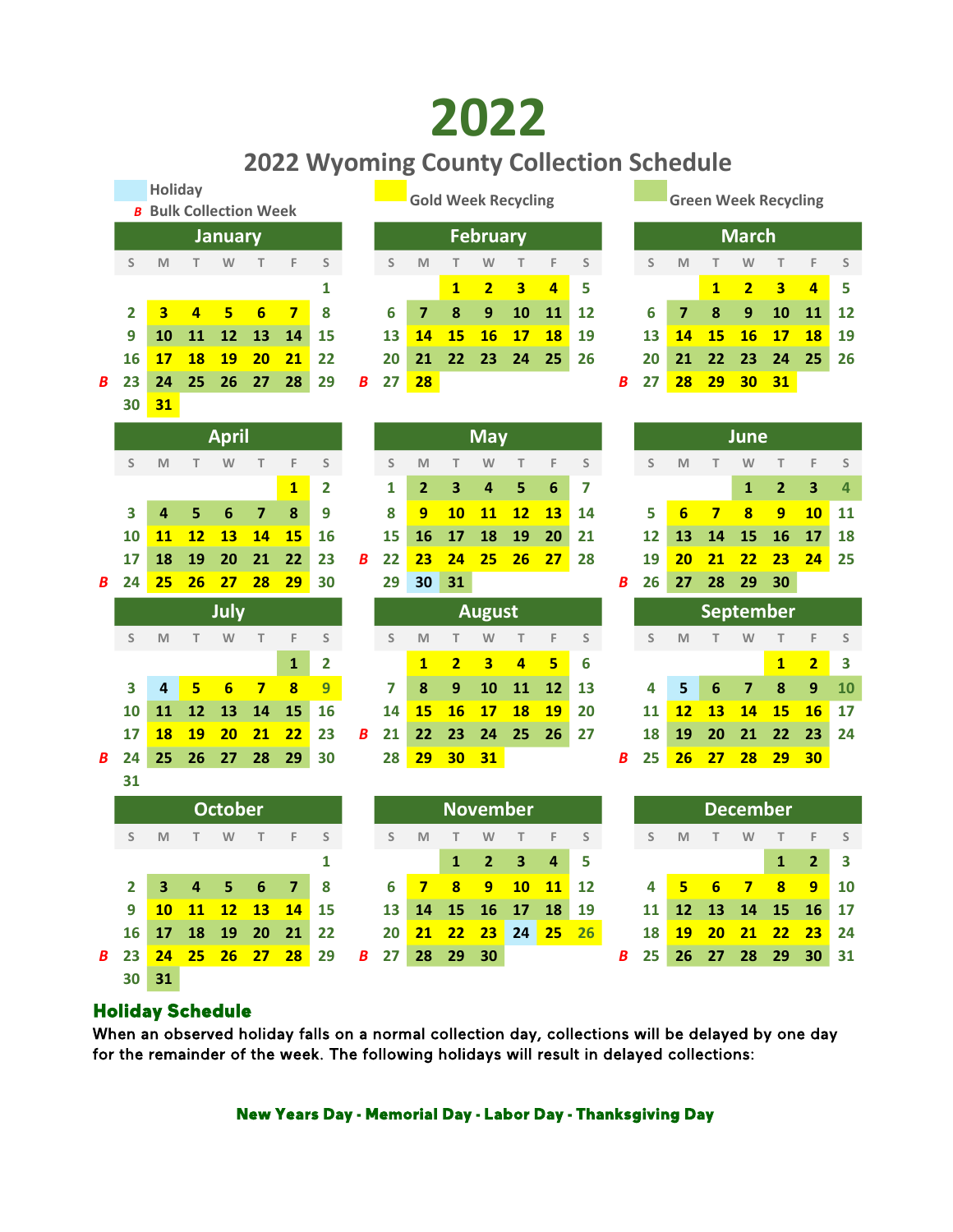| House #   | <b>Street Name</b>     | City                  | <b>Recycling Week</b> | Day of Week     |
|-----------|------------------------|-----------------------|-----------------------|-----------------|
| 6229-6694 | Abbott Rd              | <b>Silver Springs</b> | <b>GREEN</b>          | <b>TUESDAY</b>  |
| 6799-6800 | Abbott Rd              | <b>Silver Springs</b> | GREEN                 | <b>MONDAY</b>   |
| 2607-2875 | Adams Rd               | Warsaw                | GREEN                 | WEDNESDAY       |
| 3097      | Adrian Rd              | Perry                 | <b>GREEN</b>          | <b>TUESDAY</b>  |
| 6874-7468 | Albro Rd               | <b>Bliss</b>          | GOLD                  | <b>TUESDAY</b>  |
| 675-1968  | Alleghany Rd           | Attica                | GOLD                  | <b>FRIDAY</b>   |
| 299-667   | Alleghany Rd           | Darien Center         | GOLD                  | <b>FRIDAY</b>   |
| $6 - 49$  | Allen St               | Warsaw                | GOLD                  | WEDNESDAY       |
| 1905-2356 | Almeter Rd             | North Java            | <b>GREEN</b>          | THURSDAY        |
| 2389      | Almeter Rd             | North Java            | GOLD                  | THURSDAY        |
| 2686-2982 | Almeter Rd             | Varysburg             | GOLD                  | THURSDAY        |
| 3046-3357 | Almeter Rd             | Warsaw                | GOLD                  | THURSDAY        |
| 1320-1431 | Altoft Rd              | Pavilion              | GREEN                 | WEDNESDAY       |
| 7819-7854 | Alverson Rd            | Leicester             | <b>GREEN</b>          | WEDNESDAY       |
| 7688      | Alverson Rd            | Perry                 | GREEN                 | WEDNESDAY       |
| 266-481   | Alwardt Rd             | Wyoming               | <b>GREEN</b>          | WEDNESDAY       |
| $1 - 28$  | Andrus Ave             | Perry                 | <b>GREEN</b>          | <b>MONDAY</b>   |
| 592-829   | Armbrust Rd            | Strykersville         | <b>GREEN</b>          | <b>THURSDAY</b> |
| 3975-6816 | Avenue B               | <b>Silver Springs</b> | <b>GREEN</b>          | <b>MONDAY</b>   |
| 3981-6816 | Avenue C               | <b>Silver Springs</b> | <b>GREEN</b>          | <b>MONDAY</b>   |
| 4001-6816 | Avenue D               | <b>Silver Springs</b> | <b>GREEN</b>          | <b>MONDAY</b>   |
| 5516-5664 | <b>Babbit Rd</b>       | Portageville          | GOLD                  | <b>TUESDAY</b>  |
| 3261-3498 | Bacon Rd               | Perry                 | <b>GREEN</b>          | <b>MONDAY</b>   |
| 1404-1756 | <b>Bailey Rd</b>       | Cowlesville           | GOLD                  | <b>FRIDAY</b>   |
| 505-520   | Bambi Dr               | Strykersville         | GREEN                 | <b>THURSDAY</b> |
| 484       | Bank Street Rd         | East Bethany          | GREEN                 | WEDNESDAY       |
| 1190-1796 | Bank Street Rd         | Wyoming               | <b>GREEN</b>          | WEDNESDAY       |
| 7904-7923 | Banks Rd               | Fillmore              | GOLD                  | <b>TUESDAY</b>  |
| 7503-7836 | Banks Rd               | Gainesville           | GOLD                  | <b>TUESDAY</b>  |
| 6026-6369 | <b>Barber Rd</b>       | <b>Silver Springs</b> | <b>GREEN</b>          | <b>TUESDAY</b>  |
| $11 - 15$ | <b>Bartlett Ave</b>    | Warsaw                | GOLD                  | WEDNESDAY       |
| 3006-3895 | Bartz Rd               | Strykersville         | <b>GREEN</b>          | THURSDAY        |
| 5501-5624 | <b>Battin Rd</b>       | <b>Silver Springs</b> | GREEN                 | <b>TUESDAY</b>  |
| 5957-6367 | Bauer Rd               | Warsaw                | <b>GREEN</b>          | WEDNESDAY       |
| 41-884    | Bear Rd                | Cowlesville           | GOLD                  | <b>FRIDAY</b>   |
| 14-16     | <b>Beardsley Ave</b>   | <b>Silver Springs</b> | <b>GREEN</b>          | TUESDAY         |
| 3242-3458 | <b>Beardsley Rd</b>    | Perry                 | <b>GREEN</b>          | <b>TUESDAY</b>  |
| $1 - 61$  | Beechwood Ave          | Castile               | GOLD                  | TUESDAY         |
| $8 - 59$  | <b>Benedict St</b>     | Perry                 | <b>GREEN</b>          | <b>MONDAY</b>   |
| 11-30     | <b>Benedict St</b>     | <b>Silver Springs</b> | GREEN                 | <b>TUESDAY</b>  |
| 6794-6935 | <b>Bennion Rd</b>      | Castile               | <b>GOLD</b>           | <b>TUESDAY</b>  |
| 5348-5433 | Benson Rd              | Wyoming               | <b>GREEN</b>          | WEDNESDAY       |
| 7183-7886 | <b>Big Tree Rd</b>     | Pavilion              | GREEN                 | WEDNESDAY       |
| $2 - 57$  | <b>Bigelow Ave</b>     | <b>Silver Springs</b> | GREEN                 | <b>TUESDAY</b>  |
| 7472-7484 | <b>Bills Rd</b>        | Perry                 | GOLD                  | <b>TUESDAY</b>  |
| $2 - 28$  | <b>Birchwood Acres</b> | Perry                 | GOLD                  | <b>MONDAY</b>   |
| 15-41     | <b>Bishop St</b>       | Warsaw                | GOLD                  | WEDNESDAY       |
| 1604-2862 | <b>Black House Rd</b>  | Warsaw                | GREEN                 | WEDNESDAY       |
| 309-865   | <b>Bloecher Rd</b>     | Strykersville         | GREEN                 | THURSDAY        |
| 1185-1576 | <b>Blood Rd</b>        | Cowlesville           | GOLD                  | <b>FRIDAY</b>   |
| 4356-4376 | <b>Blossom Rd</b>      | Castile               | GOLD                  | <b>MONDAY</b>   |
| 4342-6796 | <b>Bluebird Rd</b>     | Castile               | GOLD                  | <b>MONDAY</b>   |
| 6802      | <b>Bookmiller Ave</b>  | <b>Bliss</b>          | GOLD                  | THURSDAY        |
| $1 - 112$ | Borden Ave             | Perry                 | GOLD                  | <b>MONDAY</b>   |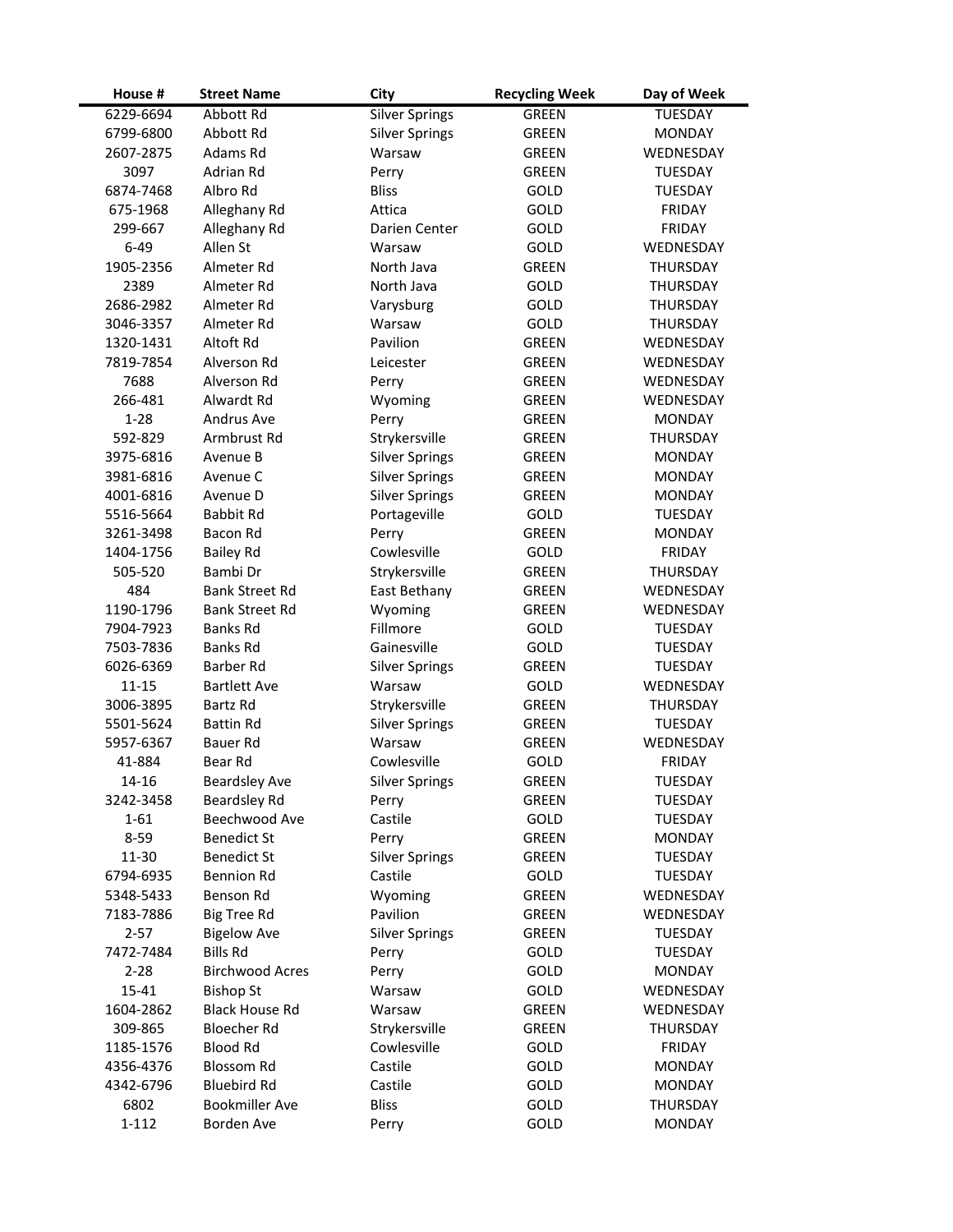| $1 - 9$   | <b>Bowen Ave</b>     | Gainesville                 | <b>GREEN</b> | TUESDAY         |
|-----------|----------------------|-----------------------------|--------------|-----------------|
| 7268-7744 | Boyd Rd              | Pavilion                    | <b>GREEN</b> | WEDNESDAY       |
| 17-44     | <b>Brad St</b>       | Warsaw                      | GOLD         | WEDNESDAY       |
| $5 - 29$  | <b>Bradford St</b>   | Perry                       | GOLD         | <b>MONDAY</b>   |
| 6323      | <b>Bradley Rd</b>    | <b>Silver Springs</b>       | <b>GREEN</b> | <b>TUESDAY</b>  |
| 2617      | <b>Bray Rd</b>       | Arcade                      | <b>GOLD</b>  | <b>THURSDAY</b> |
| 555-601   | <b>Brookledge Ct</b> | Strykersville               | <b>GREEN</b> | <b>THURSDAY</b> |
| 11-218    | Brooklyn St          | Warsaw                      | <b>GOLD</b>  | WEDNESDAY       |
| 5284-5829 | <b>Broughton Rd</b>  | <b>Silver Springs</b>       | <b>GREEN</b> | <b>TUESDAY</b>  |
| 1970      | Brown Rd             | Perry                       | <b>GREEN</b> | WEDNESDAY       |
| 6626      | <b>Brownell Rd</b>   | Wyoming                     | <b>GREEN</b> | WEDNESDAY       |
| 5124      | Bryan Rd             | Perry                       | <b>GREEN</b> | WEDNESDAY       |
| 3014-3976 | <b>Buck Rd</b>       | Warsaw                      | <b>GREEN</b> | TUESDAY         |
| $5 - 59$  | <b>Buckland Ave</b>  | Perry                       | <b>GREEN</b> | <b>MONDAY</b>   |
| 3523-4316 | <b>Buffalo Rd</b>    | Attica                      | <b>GREEN</b> | THURSDAY        |
| 2244-3418 | <b>Buffalo Rd</b>    | Varysburg                   | <b>GREEN</b> | THURSDAY        |
| 4422-4900 | <b>Buffalo Rd</b>    | Warsaw                      | <b>GREEN</b> | WEDNESDAY       |
| 5231-5251 | <b>Buffalo Rd</b>    | Warsaw                      | GOLD         | WEDNESDAY       |
| $4 - 42$  | <b>Buffalo St</b>    | Castile                     | GOLD         | <b>TUESDAY</b>  |
| 4280-4324 | <b>Bug Rd</b>        | Warsaw                      | GOLD         | <b>THURSDAY</b> |
| 2-179     | <b>Bullis Rd</b>     | Alden                       | GOLD         | <b>FRIDAY</b>   |
| 4275-4455 | <b>Bumbacker Rd</b>  | Gainesville                 | GOLD         | THURSDAY        |
| 6186-7468 | <b>Burke Hill Rd</b> | Perry                       | <b>GREEN</b> | WEDNESDAY       |
| 5624-6125 | <b>Burke Hill Rd</b> | Warsaw                      | GREEN        | WEDNESDAY       |
| 3023-3302 | <b>Burns Rd</b>      | Warsaw                      | <b>GREEN</b> | TUESDAY         |
| 560-2079  | Burrough Rd          | Cowlesville                 | GOLD         | <b>FRIDAY</b>   |
| 5327      | <b>Burst Rd</b>      | <b>Bliss</b>                | GOLD         | <b>THURSDAY</b> |
| 7606-7874 | <b>Butler Rd</b>     |                             | <b>GREEN</b> | WEDNESDAY       |
| 17-92     | <b>Butternut St</b>  | Perry<br>Warsaw             | <b>GOLD</b>  | WEDNESDAY       |
| 7362-7951 | Cadwell Rd           | Arcade                      | <b>GOLD</b>  | <b>THURSDAY</b> |
| $1 - 12$  | Callahan St          | Perry                       | GOLD         | <b>MONDAY</b>   |
| 6975-7074 | Camp Rd              | Perry                       | GOLD         | <b>MONDAY</b>   |
| 7581-7854 | Camp Rd              |                             | GOLD         | <b>TUESDAY</b>  |
| 6324-6907 | Campbell Rd          | Portageville<br>Gainesville |              |                 |
| $10 - 15$ | Canal St             | Gainesville                 | GOLD         | <b>TUESDAY</b>  |
|           |                      |                             | GOLD         | <b>TUESDAY</b>  |
| 1867-2084 | Canaway Rd           | Warsaw                      | <b>GREEN</b> | WEDNESDAY       |
| 4416-4713 | Capwell Rd           | East Bethany                | <b>GREEN</b> | WEDNESDAY       |
| 3         | Cardinal Dr          | Warsaw                      | GOLD         | THURSDAY        |
| 2001-2038 | Carlton Rd           | Warsaw                      | <b>GREEN</b> | WEDNESDAY       |
| 11-160    | Center St            | Warsaw                      | <b>GOLD</b>  | WEDNESDAY       |
| 320-1381  | Centerline Rd        | Strykersville               | <b>GREEN</b> | THURSDAY        |
| 1431-3333 | Centerline Rd        | Varysburg                   | GREEN        | THURSDAY        |
| 3711-4219 | Centerline Rd        | Warsaw                      | <b>GREEN</b> | THURSDAY        |
| 6769-7969 | Centerville Rd       | <b>Bliss</b>                | GOLD         | THURSDAY        |
| 6182-6443 | Chamberlain Rd       | <b>Silver Springs</b>       | GREEN        | <b>TUESDAY</b>  |
| $2 - 12$  | Chapel St            | Castile                     | GOLD         | <b>TUESDAY</b>  |
| 6969-7019 | Chapman Ave          | Perry                       | GOLD         | <b>MONDAY</b>   |
| 302-7030  | Chapman Rd           | Perry                       | GOLD         | <b>MONDAY</b>   |
| $5 - 17$  | Cherry St            | Perry                       | GREEN        | <b>MONDAY</b>   |
| $3 - 37$  | Chestnut St          | Perry                       | <b>GREEN</b> | <b>MONDAY</b>   |
| 6831      | Chicago Ave          | <b>Silver Springs</b>       | GREEN        | <b>MONDAY</b>   |
| 2490-2878 | Christ Rd            | Warsaw                      | <b>GREEN</b> | WEDNESDAY       |
| 1382-2581 | Church Rd            | Darien Center               | GREEN        | <b>FRIDAY</b>   |
| $1 - 11$  | Church St            | Perry                       | GREEN        | <b>MONDAY</b>   |
| 18-229    | Church St            | <b>Silver Springs</b>       | GREEN        | <b>TUESDAY</b>  |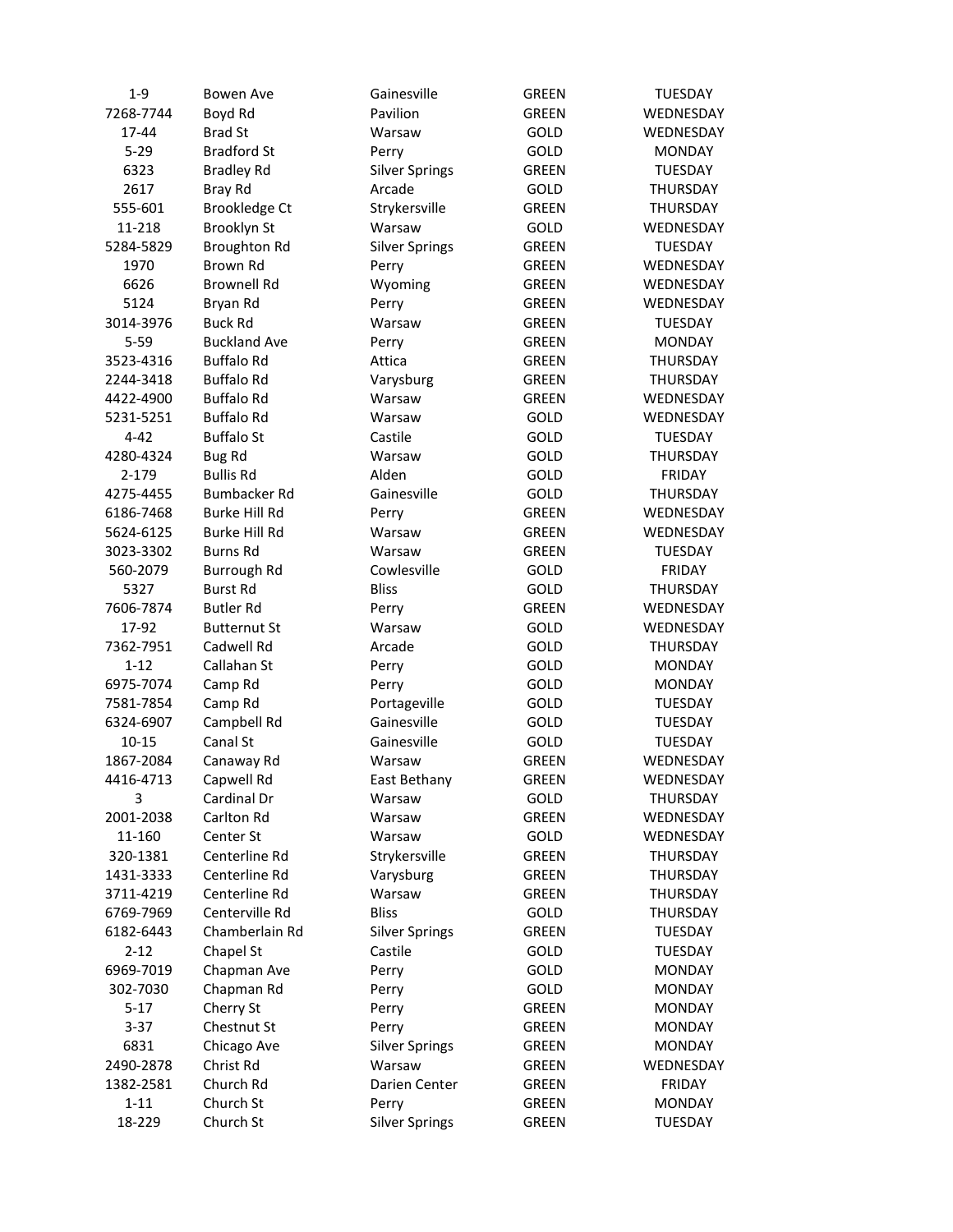| 792-820   | Church St                | Cowlesville           | GOLD         | <b>FRIDAY</b>   |
|-----------|--------------------------|-----------------------|--------------|-----------------|
| 6602-6696 | Church St                | Portageville          | GOLD         | <b>TUESDAY</b>  |
| $2 - 24$  | Clark St                 | Perry                 | <b>GREEN</b> | <b>MONDAY</b>   |
| $3 - 135$ | Clinton St               | Alden                 | <b>GOLD</b>  | FRIDAY          |
| 903-2591  | Clinton St               | Attica                | GOLD         | <b>FRIDAY</b>   |
| 169-852   | Clinton St               | Cowlesville           | GOLD         | FRIDAY          |
| $11 - 23$ | Clinton St               | Warsaw                | GOLD         | WEDNESDAY       |
| 6708-6722 | Clover Rd                | Castile               | GOLD         | <b>MONDAY</b>   |
| 24-6854   | Club Rd                  | Perry                 | <b>GREEN</b> | <b>MONDAY</b>   |
| 7702-7899 | Clute Rd                 | Portageville          | GOLD         | <b>TUESDAY</b>  |
| 2286-2744 | Coe Rd                   | Perry                 | <b>GREEN</b> | WEDNESDAY       |
| 4353-4371 | Columbine Way            | Castile               | <b>GOLD</b>  | <b>MONDAY</b>   |
| 1391-1677 | Comet Rd                 | Warsaw                | <b>GREEN</b> | WEDNESDAY       |
| $5 - 7$   | Competent Ave            | Perry                 | <b>GREEN</b> | <b>MONDAY</b>   |
| 3064-3367 | Cooley Rd                | <b>Bliss</b>          | GOLD         | THURSDAY        |
| 7689      | Cornwell Rd              | Perry                 | <b>GREEN</b> | WEDNESDAY       |
| 7904      | Cornwell Rd              | Perry                 | <b>GREEN</b> | WEDNESDAY       |
| $1 - 16$  | Cottage Ct               | Warsaw                | GOLD         | WEDNESDAY       |
| 1210-2587 | Cotton Hill Rd           | Attica                | <b>GREEN</b> | FRIDAY          |
| 4711-5447 | Cotton Rd                | <b>Silver Springs</b> | GOLD         | <b>TUESDAY</b>  |
| 2459-6799 | Country Club Ext         | Castile               | <b>GREEN</b> | <b>MONDAY</b>   |
| 5868-6080 | County Line Rd           | Perry                 | GOLD         | <b>MONDAY</b>   |
| 7063-7499 | Court Rd                 | Pavilion              | <b>GREEN</b> | WEDNESDAY       |
| 11-86     | Covington St             | Perry                 | <b>GREEN</b> | <b>MONDAY</b>   |
| 6175-6790 | Cowie Rd                 | Perry                 | <b>GREEN</b> | WEDNESDAY       |
| 6018-6163 | Cowie Rd                 | Wyoming               | <b>GREEN</b> | WEDNESDAY       |
| 1140-1258 | Coyle Rd                 | Cowlesville           | GOLD         | <b>FRIDAY</b>   |
| 704-727   | Cozy Rd                  | Cowlesville           | GOLD         | <b>FRIDAY</b>   |
| $23 - 27$ | Crane Pl                 | Perry                 | GOLD         | <b>MONDAY</b>   |
| 12        | Creamery Rd              | <b>Silver Springs</b> | <b>GREEN</b> | <b>TUESDAY</b>  |
| 1589-1995 | Creek Rd                 | Attica                | <b>GREEN</b> | FRIDAY          |
| 2533-2700 | Creek Rd                 | Varysburg             | <b>GREEN</b> | THURSDAY        |
| 366-570   | Crossman Rd              | Wyoming               | GREEN        | WEDNESDAY       |
| 11-28     | <b>Culver Ave</b>        | Warsaw                | GOLD         | WEDNESDAY       |
| 5134-5236 | Curtis Rd                | Warsaw                | <b>GREEN</b> | <b>TUESDAY</b>  |
| 508-1359  | Dale Rd                  | Dale                  | <b>GREEN</b> | WEDNESDAY       |
| 1404-2484 | Dale Rd                  | Warsaw                | <b>GREEN</b> | WEDNESDAY       |
| 5315-5331 | Davies Rd                | Warsaw                | <b>GREEN</b> | <b>TUESDAY</b>  |
| 3620-3668 | Davis Ave                | Perry                 | <b>GREEN</b> | <b>MONDAY</b>   |
| 7083-7170 | Davis Rd                 | Perry                 | <b>GREEN</b> | WEDNESDAY       |
| 5554-5743 | Degolyer Rd              | Castile               | GOLD         | <b>TUESDAY</b>  |
| 4112-4180 | Dekonski Ave             | Castile               | GOLD         | <b>MONDAY</b>   |
| 4736-5141 | Delhi Rd                 | Gainesville           | <b>GREEN</b> | <b>TUESDAY</b>  |
| 6267-6645 | <b>Denton Corners Rd</b> | Castile               | GOLD         | <b>TUESDAY</b>  |
| 27-200    | Dersam Rd                | Alden                 | GOLD         | <b>FRIDAY</b>   |
| 6210-6258 | Devaney Rd               | Portageville          | GOLD         | <b>TUESDAY</b>  |
| 3535-3709 | Devinney Rd              | Gainesville           | GOLD         | <b>THURSDAY</b> |
| 7386-7984 | Dewitt Rd                | <b>Bliss</b>          | GOLD         | TUESDAY         |
|           | Dick Rd                  | Warsaw                | <b>GOLD</b>  | <b>THURSDAY</b> |
| 3122-3253 |                          |                       |              |                 |
| 1615-1734 | Dillon Rd                | Wyoming               | <b>GREEN</b> | WEDNESDAY       |
| 6463-6787 | Dodson Rd                | Wyoming               | GREEN        | WEDNESDAY       |
| 10-87     | Dolbeer St               | Perry                 | GOLD         | <b>MONDAY</b>   |
| 4255-4490 | Dolph Rd                 | Gainesville           | GOLD         | <b>THURSDAY</b> |
| 5319-5338 | Doody Rd                 | Warsaw                | GOLD         | WEDNESDAY       |
| 7906-7930 | Dow Rd                   | Pavilion              | <b>GREEN</b> | WEDNESDAY       |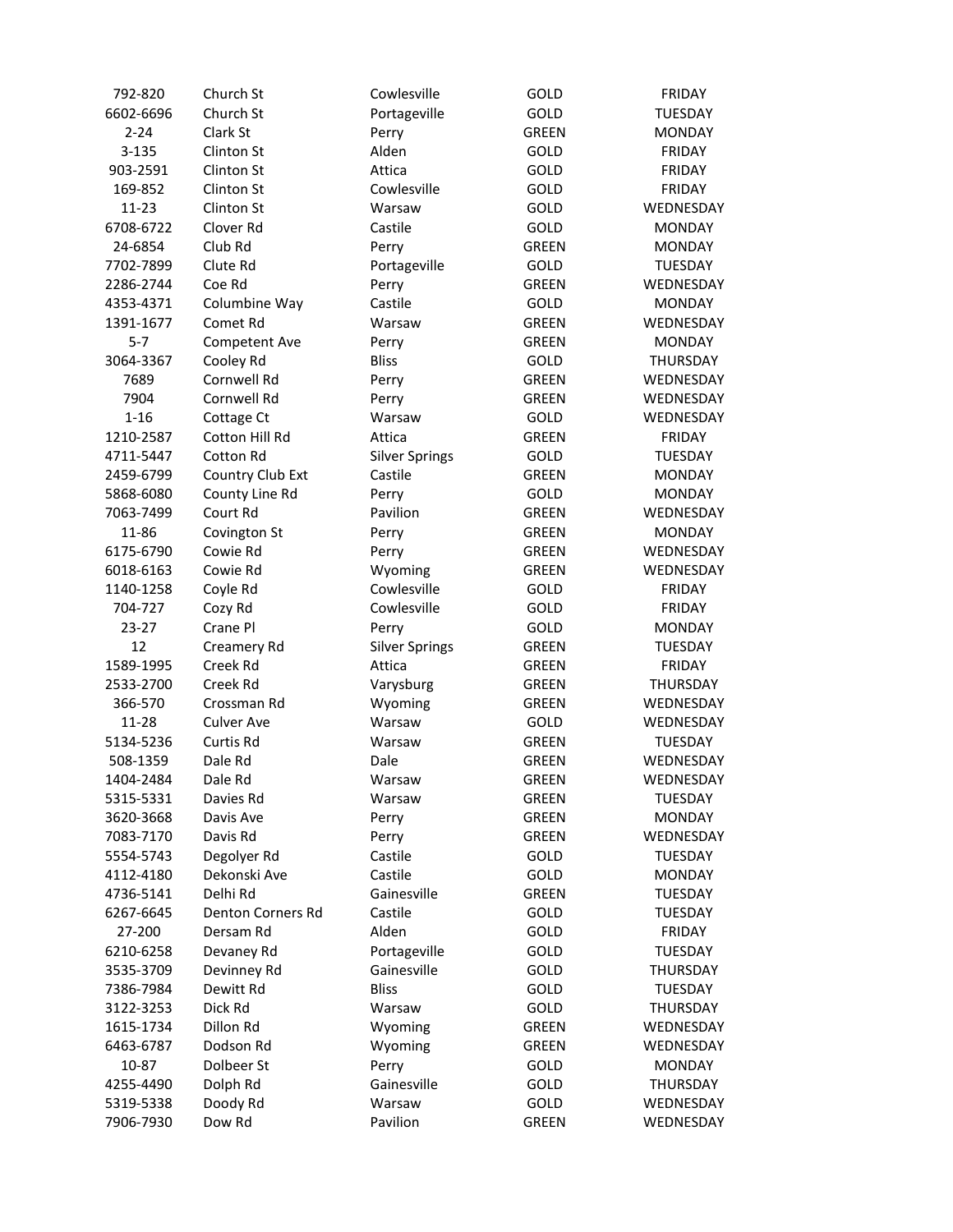| 7984-7988 | Dowd Rd                | Fillmore              | GOLD         | <b>TUESDAY</b>   |
|-----------|------------------------|-----------------------|--------------|------------------|
| 5896-5930 | Dublin Rd              | Wyoming               | <b>GREEN</b> | <b>WEDNESDAY</b> |
| 2625-3267 | Dunham Rd              | Varysburg             | <b>GOLD</b>  | THURSDAY         |
| 3350-3452 | Dunham Rd              | Warsaw                | <b>GOLD</b>  | THURSDAY         |
| 9-5896    | Durfee Rd              | Wyoming               | <b>GREEN</b> | WEDNESDAY        |
| 2421-3705 | Dutch Hollow Rd        | Strykersville         | <b>GREEN</b> | THURSDAY         |
| 3990-4254 | Dutton Rd              | <b>Silver Springs</b> | <b>GREEN</b> | <b>TUESDAY</b>   |
| 15-890    | E Bethany Rd           | Wyoming               | <b>GREEN</b> | WEDNESDAY        |
| 68-151    | E Buffalo St           | Warsaw                | GOLD         | WEDNESDAY        |
| 6909-7192 | E Center Rd            | Castile               | GOLD         | <b>TUESDAY</b>   |
| $6 - 42$  | E Court St             | Warsaw                | GOLD         | WEDNESDAY        |
| 17-41     | E Duncan Ave           | <b>Silver Springs</b> | <b>GREEN</b> | <b>TUESDAY</b>   |
| $2 - 22$  | E Genesee St           | Perry                 | <b>GOLD</b>  | <b>MONDAY</b>    |
| 3800-4566 | E Hillside Rd          | <b>Bliss</b>          | GOLD         | <b>THURSDAY</b>  |
| 5163-6574 | E Koy Rd               | Portageville          | GOLD         | TUESDAY          |
| 6175-6301 | E Lake Rd              | <b>Silver Springs</b> | <b>GREEN</b> | <b>TUESDAY</b>   |
| 18        | E Lake Rd              | Alden                 | GOLD         | FRIDAY           |
| 6422-7027 | E Lake Rd              | Castile               | GOLD         | <b>MONDAY</b>    |
| 3444-3531 | E Main St              | <b>Bliss</b>          | GOLD         | THURSDAY         |
| 21-53     | E Main St              | Gainesville           | GOLD         | <b>TUESDAY</b>   |
| $1 - 18$  | E Mill St              | Gainesville           | <b>GREEN</b> | <b>TUESDAY</b>   |
| $7-63$    | E Mill St              | Castile               | GOLD         | <b>TUESDAY</b>   |
| 2-179     | E Perry Ave            | <b>Silver Springs</b> | <b>GREEN</b> | <b>TUESDAY</b>   |
| $20 - 22$ | E Railroad St          | Castile               | <b>GOLD</b>  | <b>TUESDAY</b>   |
| $10-27$   | E Ribaud Ave           | <b>Silver Springs</b> | <b>GREEN</b> | <b>TUESDAY</b>   |
| 4361      | E Springbrook Rd       | Castile               | <b>GOLD</b>  | <b>MONDAY</b>    |
| 15-51     | E Whiton Ave           | <b>Silver Springs</b> | <b>GREEN</b> | <b>TUESDAY</b>   |
| 6859-7338 | Eagle Rd               | <b>Bliss</b>          | <b>GOLD</b>  | <b>THURSDAY</b>  |
| 5717-6139 | East Rd                | Gainesville           | <b>GREEN</b> | <b>TUESDAY</b>   |
| 6170      | East Rd                | <b>Silver Springs</b> | <b>GREEN</b> | <b>TUESDAY</b>   |
| $1 - 38$  | East St                | Gainesville           | <b>GREEN</b> | <b>TUESDAY</b>   |
| 7406-7441 | Eaton Rd               | Perry                 | <b>GREEN</b> | WEDNESDAY        |
| 1942-2425 | Eck Rd                 | Attica                | <b>GREEN</b> | FRIDAY           |
| 5248      | Eddy Rd                | Gainesville           | GREEN        | <b>TUESDAY</b>   |
| 10-36     | Elm St                 | Perry                 | GOLD         | <b>MONDAY</b>    |
| $20 - 47$ | Elm St                 | Warsaw                | GOLD         | WEDNESDAY        |
| 47        | Empire Rd              | Warsaw                | <b>GREEN</b> | TUESDAY          |
| 8-32      | <b>Empire St</b>       | Warsaw                | GOLD         | WEDNESDAY        |
| 116-3828  | <b>Euclid Ave</b>      | Perry                 | GOLD         | <b>MONDAY</b>    |
| 5561-6117 | Evans Rd               | <b>Silver Springs</b> | <b>GREEN</b> | <b>TUESDAY</b>   |
| 6624-6707 | <b>Exchange St</b>     | <b>Bliss</b>          | GOLD         | THURSDAY         |
| 317-517   | Factory Rd             | Strykersville         | GREEN        | THURSDAY         |
| 4268-4308 | Fairview Rd            | Castile               | GOLD         | <b>MONDAY</b>    |
| 4166-4258 | <b>Fairview Rd Ext</b> | Castile               | GOLD         | <b>MONDAY</b>    |
| 406-515   | Falls Rd               | Strykersville         | GREEN        | THURSDAY         |
| 14-37     | Fargo St               | Warsaw                | GOLD         | WEDNESDAY        |
| 2658      | Farm Rd                | Varysburg             | <b>GREEN</b> | <b>THURSDAY</b>  |
| $6 - 22$  | Farman St              | Warsaw                | <b>GOLD</b>  | WEDNESDAY        |
| 6866-6898 | Finn Rd                | Portageville          | GOLD         | TUESDAY          |
| 2212-2796 | Fisher Rd              | Warsaw                | <b>GREEN</b> | WEDNESDAY        |
| 5012-5040 | Fisher Rd              | Gainesville           | GOLD         | THURSDAY         |
| 6313-6953 | Flynn Rd               | <b>Bliss</b>          | GOLD         | THURSDAY         |
| 904-2096  | Folsomdale Rd          | Cowlesville           | GOLD         | FRIDAY           |
| 857       | Forkel Rd              | Cowlesville           | GOLD         | <b>FRIDAY</b>    |
| 6953      | Fowler Dr              | Perry                 | GOLD         | <b>MONDAY</b>    |
|           |                        |                       |              |                  |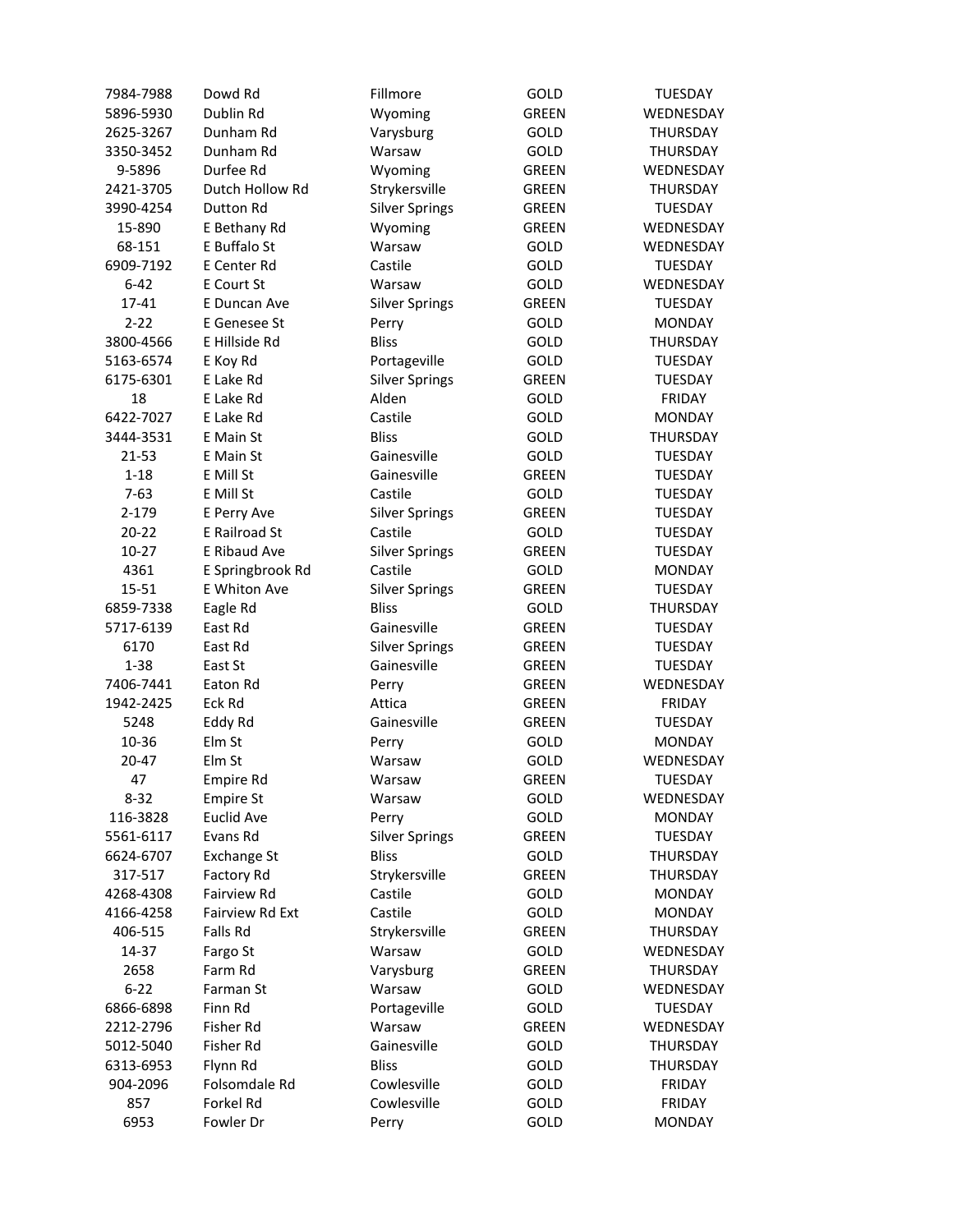| 4686-4732              | Fox Rd                    | Dale                  | <b>GREEN</b> | WEDNESDAY       |
|------------------------|---------------------------|-----------------------|--------------|-----------------|
| 5084-5584              | Fox Rd                    | Wyoming               | <b>GREEN</b> | WEDNESDAY       |
| 28-62                  | Frank St                  | Warsaw                | <b>GOLD</b>  | WEDNESDAY       |
| 1042-2002              | French Rd                 | Attica                | <b>GREEN</b> | FRIDAY          |
| 2008-2057              | French Rd                 | Varysburg             | <b>GREEN</b> | <b>FRIDAY</b>   |
| 1303-1603              | Friedman Rd               | Darien Center         | <b>GREEN</b> | FRIDAY          |
| 929-1238               | Friedman Rd               | Attica                | GOLD         | FRIDAY          |
| $5 - 27$               | Fruit St                  | Perry                 | GOLD         | <b>MONDAY</b>   |
| 4413-5678              | Fuller Rd                 | <b>Silver Springs</b> | GREEN        | <b>TUESDAY</b>  |
| 246-438                | Gadd Rd                   | Alden                 | GOLD         | <b>FRIDAY</b>   |
| 79-3639                | Gardeau Rd                | Perry                 | GOLD         | <b>MONDAY</b>   |
| 17-110                 | Gardeau St                | Perry                 | GOLD         | <b>MONDAY</b>   |
| 3417-3749              | Garry Rd                  | <b>Bliss</b>          | GOLD         | <b>THURSDAY</b> |
| 2045-2300              | Gassman Rd                | Attica                | <b>GREEN</b> | THURSDAY        |
| 2935-2938              | Gath Rd                   | Warsaw                | <b>GREEN</b> | THURSDAY        |
| 4478-4642              | Gay Rd                    | Warsaw                | <b>GREEN</b> | WEDNESDAY       |
| 535-1170               | Geise Rd                  | Attica                | <b>GREEN</b> | FRIDAY          |
| 267-433                | Geise Rd                  | Darien Center         | <b>GREEN</b> | FRIDAY          |
| 27                     | Genesee Ave               | Perry                 | GOLD         | <b>MONDAY</b>   |
| 2606-2693              | Genesee Rd                | Arcade                | GOLD         | THURSDAY        |
| 2742-2835              | Genesee Rd                | <b>Bliss</b>          | GOLD         | THURSDAY        |
| $7 - 26$               | Genesee St                | Perry                 | GOLD         | <b>MONDAY</b>   |
| 43-116                 | Genesee St                | Warsaw                | GOLD         | WEDNESDAY       |
| 278-1052               | Getman Rd                 | Alden                 | GOLD         | <b>FRIDAY</b>   |
| 5714-6109              | Glen Iris Rd              | Castile               | GOLD         | <b>TUESDAY</b>  |
| 21-38                  | Gordon Terr               | Warsaw                | GOLD         | WEDNESDAY       |
| 15-35                  | Gouinlock St              | Warsaw                | GOLD         | WEDNESDAY       |
| 960-1609               | Graff Rd                  | Attica                | <b>GREEN</b> | <b>FRIDAY</b>   |
| 7893-7936              | Graham Rd                 | Portageville          | GOLD         | <b>TUESDAY</b>  |
| 5202-5440              | Green Bay Rd              | Gainesville           | GOLD         | THURSDAY        |
| 4155-4825              | Green Bay Rd              | Warsaw                | GOLD         | THURSDAY        |
| 3385-6427              | Griffin Rd                | Warsaw                | GOLD         | THURSDAY        |
| 3606-3692              | Grohs Rd                  | Warsaw                | GOLD         | THURSDAY        |
| $5 - 53$               | Grove St                  | Perry                 | GREEN        | <b>MONDAY</b>   |
| 10-54                  | Grove St                  | Warsaw                | GOLD         | WEDNESDAY       |
| $2 - 11$               | Gulf Rd                   |                       | <b>GREEN</b> | WEDNESDAY       |
|                        |                           | Wyoming               | GOLD         |                 |
| 2719-2955<br>3064-3174 | Gulf Rd<br>Hall Rd        | Varysburg             |              | THURSDAY        |
|                        |                           | Bliss                 | GOLD         | THURSDAY        |
| 6671-6938              | Halverson Rd              | Portageville          | GOLD         | TUESDAY         |
| 6650-6924<br>7469-7619 | Hamilton St<br>Handley Rd | Portageville          | GOLD         | <b>TUESDAY</b>  |
|                        |                           | Perry                 | GOLD         | <b>MONDAY</b>   |
| $7 - 43$               | Handley St                | Perry<br><b>Bliss</b> | GOLD         | <b>MONDAY</b>   |
| 6213-6619              | Hardys Rd                 |                       | GOLD         | THURSDAY        |
| 5191-6030              | Hardys Rd                 | Gainesville           | GOLD         | THURSDAY        |
| 4003-4204              | Hatfield Rd               | Warsaw                | GOLD         | THURSDAY        |
| 7342-7627              | Hathaway Rd               | Perry                 | GOLD         | <b>MONDAY</b>   |
| $5 - 51$               | Hawthorne St              | Perry                 | <b>GREEN</b> | <b>MONDAY</b>   |
| 6977                   | <b>Hedding Ave</b>        | Perry                 | GOLD         | <b>MONDAY</b>   |
| 4946-5069              | Hermitage Rd              | Gainesville           | GOLD         | THURSDAY        |
| 2992-4825              | Hermitage Rd              | Warsaw                | GOLD         | <b>THURSDAY</b> |
| 36                     | Hickory Rd                | Varysburg             | GREEN        | THURSDAY        |
| 1746-1848              | <b>Higgins Rd</b>         | Warsaw                | GREEN        | WEDNESDAY       |
| 16-35                  | <b>Highland Ave</b>       | <b>Silver Springs</b> | GREEN        | <b>TUESDAY</b>  |
| $6 - 34$               | <b>Highland Ave</b>       | Warsaw                | GOLD         | WEDNESDAY       |
| 3366-4121              | Hobday Rd                 | <b>Bliss</b>          | GOLD         | THURSDAY        |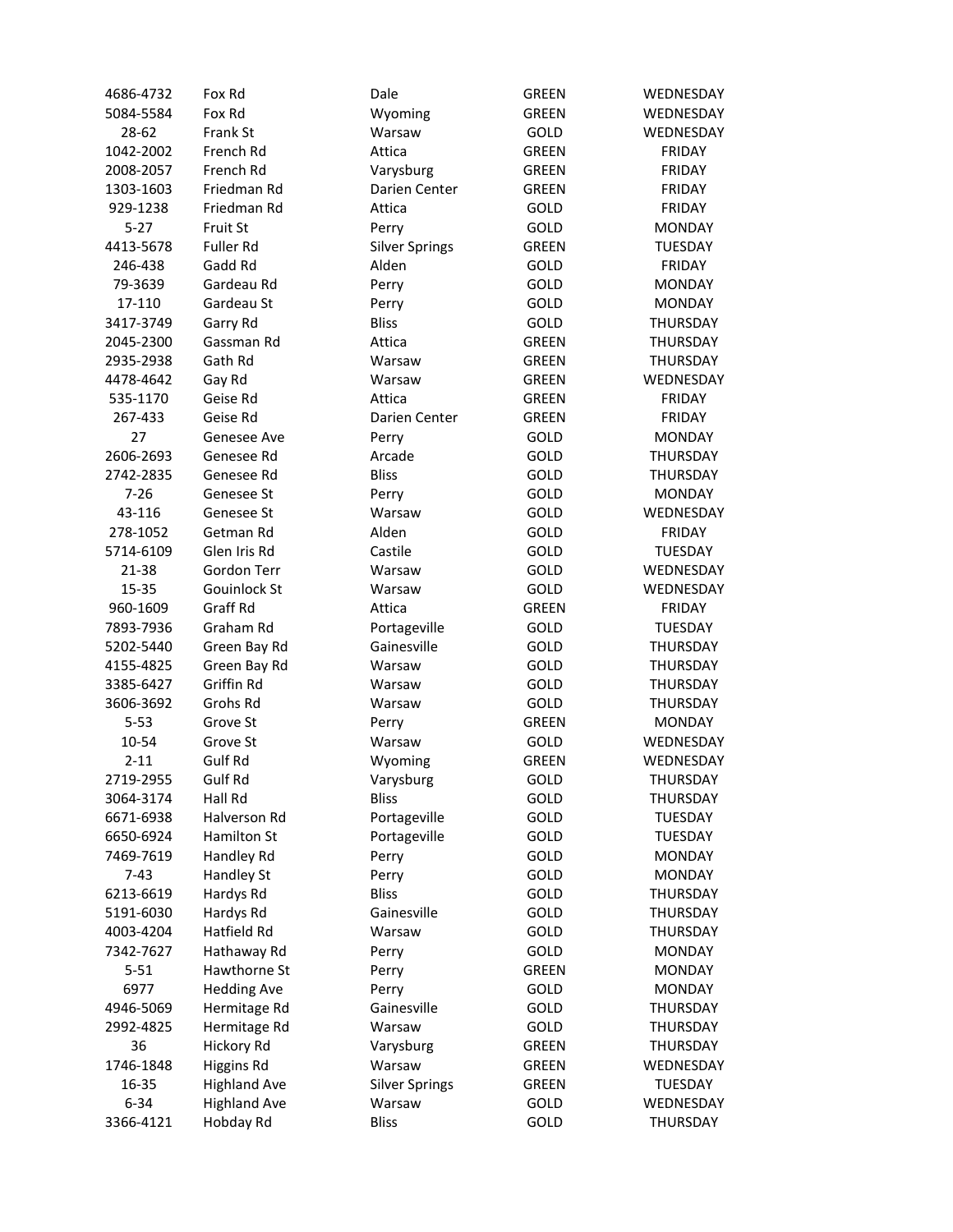| 4550                   | Hobday Rd                      | Gainesville           | GOLD                  | <b>THURSDAY</b>            |
|------------------------|--------------------------------|-----------------------|-----------------------|----------------------------|
| 5835-6226              | Hoehandle Rd                   | Castile               | <b>GREEN</b>          | TUESDAY                    |
| 4009                   | <b>Hollow Rd</b>               | Varysburg             | GOLD                  | <b>THURSDAY</b>            |
| 3791-3977              | Hollow Rd                      | Warsaw                | GOLD                  | THURSDAY                   |
| 1594-1883              | Hoover Rd                      | Attica                | <b>GREEN</b>          | FRIDAY                     |
| $5 - 58$               | Hope St                        | Perry                 | GOLD                  | <b>MONDAY</b>              |
| 5839-6207              | Horton Rd                      | <b>Bliss</b>          | GOLD                  | THURSDAY                   |
| 5493-5583              | <b>Hubbard Rd</b>              | <b>Bliss</b>          | GOLD                  | THURSDAY                   |
| 6941-6944              | <b>Hubbard St</b>              | Portageville          | GOLD                  | <b>TUESDAY</b>             |
| 6494                   | Hudson Rd                      | Pavilion              | <b>GREEN</b>          | WEDNESDAY                  |
| 3844-3937              | Humbert Rd                     | North Java            | <b>GREEN</b>          | <b>THURSDAY</b>            |
| 2495-3736              | Humphrey Rd                    | Varysburg             | <b>GREEN</b>          | <b>THURSDAY</b>            |
| $11 - 21$              | Humphrey St                    | Warsaw                | GOLD                  | WEDNESDAY                  |
| 21-32                  | Hurd St                        | Castile               | GOLD                  | <b>TUESDAY</b>             |
| 2875-3126              | <b>Ireland Rd</b>              | Perry                 | <b>GREEN</b>          | <b>MONDAY</b>              |
| $2 - 56$               | Jackson St                     | Warsaw                | GOLD                  | WEDNESDAY                  |
| 3849-3901              | Janes Ave                      | Perry                 | GOLD                  | <b>MONDAY</b>              |
| 1                      | Jay St                         | Gainesville           | <b>GREEN</b>          | <b>TUESDAY</b>             |
| $2 - 13$               | Jefferson St                   | Castile               | GOLD                  | <b>TUESDAY</b>             |
| 9-130                  | Jefferson St                   | Warsaw                | GOLD                  | WEDNESDAY                  |
| 4114-4251              | Johnson Rd                     | Perry                 | GOLD                  | <b>MONDAY</b>              |
| 4470-5921              | Jordan Rd                      | Gainesville           | <b>GREEN</b>          | <b>TUESDAY</b>             |
| 5312-5546              | Keeney Rd                      | Warsaw                | <b>GREEN</b>          | <b>TUESDAY</b>             |
| $4 - 22$               | <b>Keeney St</b>               | Warsaw                | GOLD                  | WEDNESDAY                  |
| 4959-5151              | Kelly Rd                       | Wyoming               | <b>GREEN</b>          | WEDNESDAY                  |
| 7665-7943              | Kendall Rd                     | Pavilion              | <b>GREEN</b>          | WEDNESDAY                  |
| 7482-7618              | Kendall Rd                     | Perry                 | <b>GREEN</b>          | WEDNESDAY                  |
| 7054-7351              | Kennedy Rd                     | Castile               | GOLD                  | <b>TUESDAY</b>             |
| 9-431                  | Kern Rd                        | Cowlesville           | GOLD                  | <b>FRIDAY</b>              |
| 21-35                  | King St                        | <b>Silver Springs</b> | GREEN                 | <b>TUESDAY</b>             |
| 495-2000               | Kingsley Rd                    | Wyoming               | GREEN                 | WEDNESDAY                  |
| 2260a                  | Knab Rd                        | Varysburg             | GREEN                 | THURSDAY                   |
| 814-978                | Kriger Rd                      | Attica                | GREEN                 | FRIDAY                     |
| 2108-2959              | Krotz Rd                       | Warsaw                | <b>GREEN</b>          | THURSDAY                   |
| 6310-7592              | Lagrange Rd                    | Perry                 | <b>GREEN</b>          | WEDNESDAY                  |
| 6031-7289              | Lagrange Rd                    | Wyoming               | <b>GREEN</b>          | WEDNESDAY                  |
| 7021-7026              |                                | Perry                 | GOLD                  | <b>MONDAY</b>              |
|                        | Lake Ave                       | Pavilion              | <b>GREEN</b>          |                            |
| 1342-1368<br>1882-1996 | Lake Leroy Rd                  |                       |                       | WEDNESDAY                  |
| 4352-6821              | Lake Leroy Rd<br>Lake Shore Dr | Perry<br>Castile      | <b>GREEN</b>          | WEDNESDAY<br><b>MONDAY</b> |
|                        | Lake St                        |                       | GOLD<br><b>GREEN</b>  |                            |
| 26-203<br>3953-4104    | Lakeside Ave                   | Perry                 |                       | <b>MONDAY</b>              |
|                        | Lakeview Dr                    | Perry                 | GOLD                  | <b>MONDAY</b>              |
| 7024                   |                                | Perry                 | <b>GREEN</b>          | <b>MONDAY</b>              |
| 6135-6502              | Lamb Rd                        | Wyoming               | <b>GREEN</b>          | WEDNESDAY                  |
| 6005-6210              | Lamont Rd<br>Lamont Rd         | Castile               | GREEN<br><b>GREEN</b> | <b>TUESDAY</b>             |
| 5127-5934              |                                | Gainesville           |                       | <b>TUESDAY</b>             |
| 6235-6859              | Lamont Rd                      | Castile               | GOLD                  | <b>TUESDAY</b>             |
| 7058-7602              | Lamont Rd                      | Portageville          | GOLD                  | TUESDAY                    |
| 282-715                | Lapp Rd                        | Alden                 | GOLD                  | <b>FRIDAY</b>              |
| 3894-3970              | Lefort Rd                      | Strykersville         | <b>GREEN</b>          | <b>THURSDAY</b>            |
| $5 - 93$               | Leicester St                   | Perry                 | GREEN                 | <b>MONDAY</b>              |
| 6276-6871              | Lemley Rd                      | Wyoming               | GREEN                 | WEDNESDAY                  |
| $2 - 25$               | Liberty St                     | Perry                 | GREEN                 | <b>MONDAY</b>              |
| 346-495                | Liberty St                     | Warsaw                | <b>GREEN</b>          | <b>TUESDAY</b>             |
| 3402-3425              | Liberty St                     | <b>Bliss</b>          | GOLD                  | THURSDAY                   |
|                        |                                |                       |                       |                            |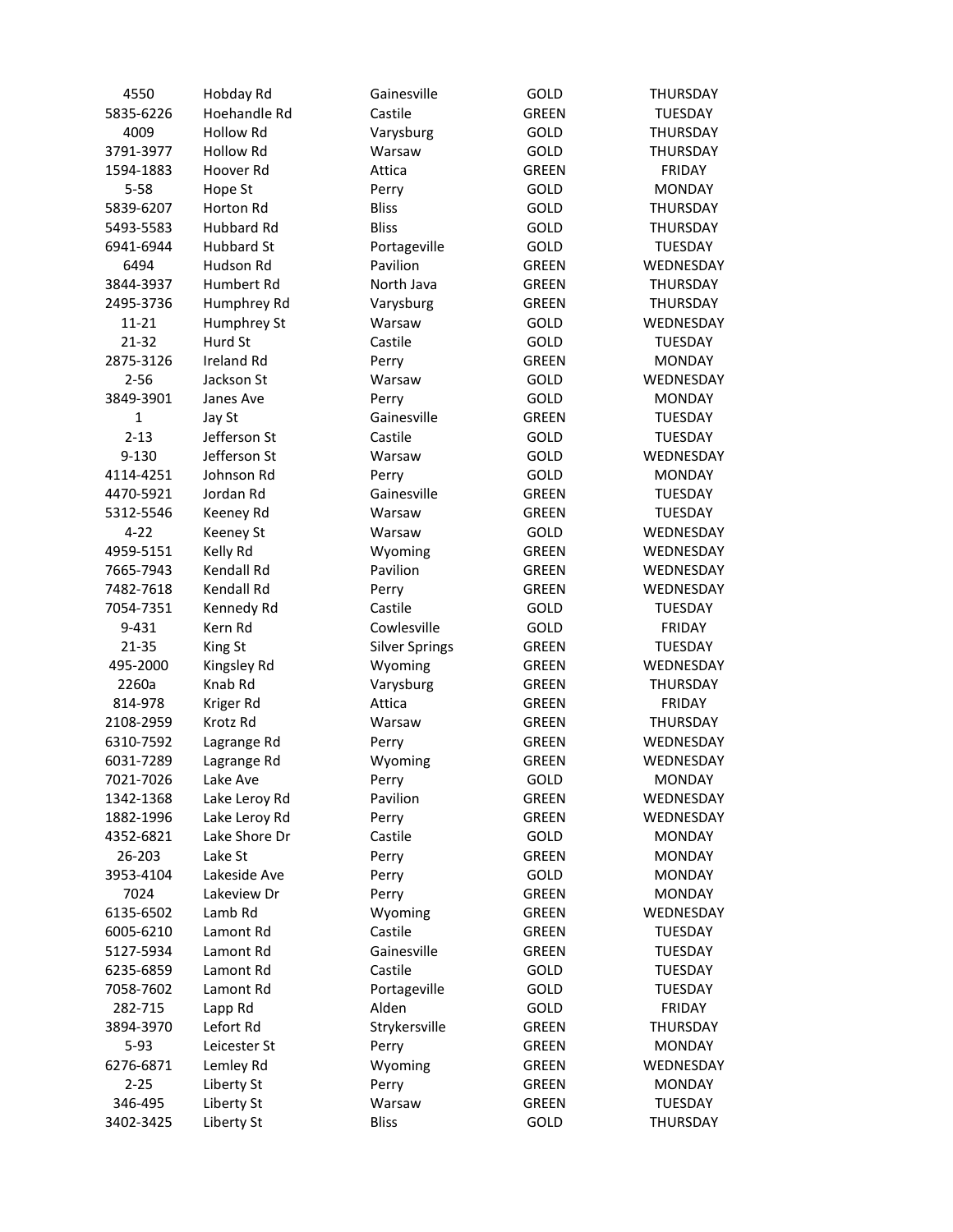| $3 - 38$        | Liberty St            | Castile               | GOLD                 | <b>TUESDAY</b>  |
|-----------------|-----------------------|-----------------------|----------------------|-----------------|
| 14-347          | Liberty St            | Warsaw                | GOLD                 | WEDNESDAY       |
| 4286-4827       | Liberty Street Rd     | Warsaw                | GOLD                 | THURSDAY        |
| $9 - 277$       | Linwood Ave           | Warsaw                | GOLD                 | WEDNESDAY       |
| 81-86           | Little Lake Rd        | Alden                 | GOLD                 | <b>FRIDAY</b>   |
| 18-110          | Livingston St         | Warsaw                | GOLD                 | WEDNESDAY       |
| 3865-3870       | Locust Ln             | Perry                 | GOLD                 | <b>MONDAY</b>   |
| 6735-6758       | Lone Pine Way         | Castile               | GOLD                 | <b>MONDAY</b>   |
| 4359-4910       | Lower Reservation Rd  | Perry                 | GOLD                 | <b>TUESDAY</b>  |
| 11-33           | Lowing Ave            | <b>Silver Springs</b> | <b>GREEN</b>         | <b>TUESDAY</b>  |
| 3837-3995       | Luther Rd             | <b>Silver Springs</b> | <b>GREEN</b>         | <b>MONDAY</b>   |
| 6780-7632       | Lyonsburg Rd          | <b>Bliss</b>          | GOLD                 | <b>THURSDAY</b> |
| 4519-4775       | M Clark Rd            | Castile               | <b>GREEN</b>         | TUESDAY         |
| 6809-6841       | Mahar Rd              | <b>Bliss</b>          | GOLD                 | <b>THURSDAY</b> |
| 3837            | Main St               | Strykersville         | <b>GREEN</b>         | THURSDAY        |
| 7-162           | Main St               | Wyoming               | <b>GREEN</b>         | WEDNESDAY       |
| 3405-3514       | Main St               | <b>Bliss</b>          | GOLD                 | THURSDAY        |
| 33-68           | Main St               | Gainesville           | GOLD                 | <b>TUESDAY</b>  |
| 6700-6959       | Main St               | Portageville          | GOLD                 | <b>TUESDAY</b>  |
| $3 - 8$         | Main Terr             | Perry                 | GOLD                 | <b>MONDAY</b>   |
| 1389-2247       | Manley Rd             | Strykersville         | <b>GREEN</b>         | <b>FRIDAY</b>   |
| $20 - 23$       | Maple Ave             | Gainesville           | GOLD                 | <b>TUESDAY</b>  |
| 12-18           | Maple St              | <b>Silver Springs</b> | <b>GREEN</b>         | <b>TUESDAY</b>  |
| $7-49$          | Maple St              | Wyoming               | <b>GREEN</b>         | WEDNESDAY       |
|                 |                       | Castile               |                      |                 |
| 10-11<br>2-3833 | Maple St<br>Marie Dr  |                       | GOLD<br><b>GREEN</b> | <b>TUESDAY</b>  |
|                 |                       | Strykersville         |                      | THURSDAY        |
| 3               | Martin Ave            | Perry                 | GOLD                 | <b>MONDAY</b>   |
| 5279-5305       | Martinville Rd        | Warsaw                | GREEN                | <b>TUESDAY</b>  |
| 945-1904        | Maxon Rd              | Attica                | GREEN                | FRIDAY          |
| 1925-2173       | Maxon Rd              | Varysburg             | <b>GREEN</b>         | FRIDAY          |
| 2284-3625       | Maxon Rd              | Varysburg             | GREEN                | THURSDAY        |
| 5669-6214       | Maxwell Rd            | <b>Bliss</b>          | GOLD                 | THURSDAY        |
| 7357-7463       | <b>McCall Rd</b>      | <b>Bliss</b>          | GOLD                 | <b>THURSDAY</b> |
| 6932-6996       | Mccormick St          | Portageville          | GOLD                 | <b>TUESDAY</b>  |
| 6991-7176       | McElroy Rd            | <b>Bliss</b>          | GOLD                 | THURSDAY        |
| 4412-6711       | McMaster Rd           | Castile               | GOLD                 | <b>MONDAY</b>   |
| 495-527         | Meadow Ln             | Strykersville         | GREEN                | <b>THURSDAY</b> |
| 2-20            | Meadow View Ln        | Castile               | GOLD                 | <b>TUESDAY</b>  |
| 19-39           | Meadowlark Ln         | Warsaw                | GOLD                 | THURSDAY        |
| $8 - 35$        | Mechanic St           | <b>Silver Springs</b> | GREEN                | <b>TUESDAY</b>  |
| 2043-2227       | Mengs Rd              | Attica                | GREEN                | THURSDAY        |
| 2889-3420       | Merchant Rd           | Warsaw                | <b>GREEN</b>         | <b>TUESDAY</b>  |
| 5716            | Metcalf Rd            | Castile               | <b>GREEN</b>         | <b>TUESDAY</b>  |
| 6005            | Metcalf Rd            | Castile               | <b>GREEN</b>         | <b>TUESDAY</b>  |
| 4853-5417       | Middle Reservation Rd | Castile               | GOLD                 | <b>TUESDAY</b>  |
| 3610-4361       | Middle Reservation Rd | Perry                 | GOLD                 | <b>MONDAY</b>   |
| 4415-4776       | Middle Reservation Rd | Perry                 | GOLD                 | <b>TUESDAY</b>  |
| 4243-4873       | Miller Rd             | <b>Silver Springs</b> | GREEN                | <b>TUESDAY</b>  |
| 3887-4218       | Miller Rd             | Warsaw                | GREEN                | <b>TUESDAY</b>  |
| 12-110          | Miner St              | Warsaw                | GOLD                 | WEDNESDAY       |
| 1525-1557       | Minkel Rd             | North Java            | GREEN                | THURSDAY        |
| 727-1341        | Minkel Rd             | Strykersville         | GREEN                | THURSDAY        |
| 5421-5668       | Minor Rd              | Warsaw                | GREEN                | WEDNESDAY       |
| 1132-1200       | Moag Rd               | Pavilion              | GREEN                | WEDNESDAY       |
| 5219-5379       | Moose Rd              | Wyoming               | GREEN                | WEDNESDAY       |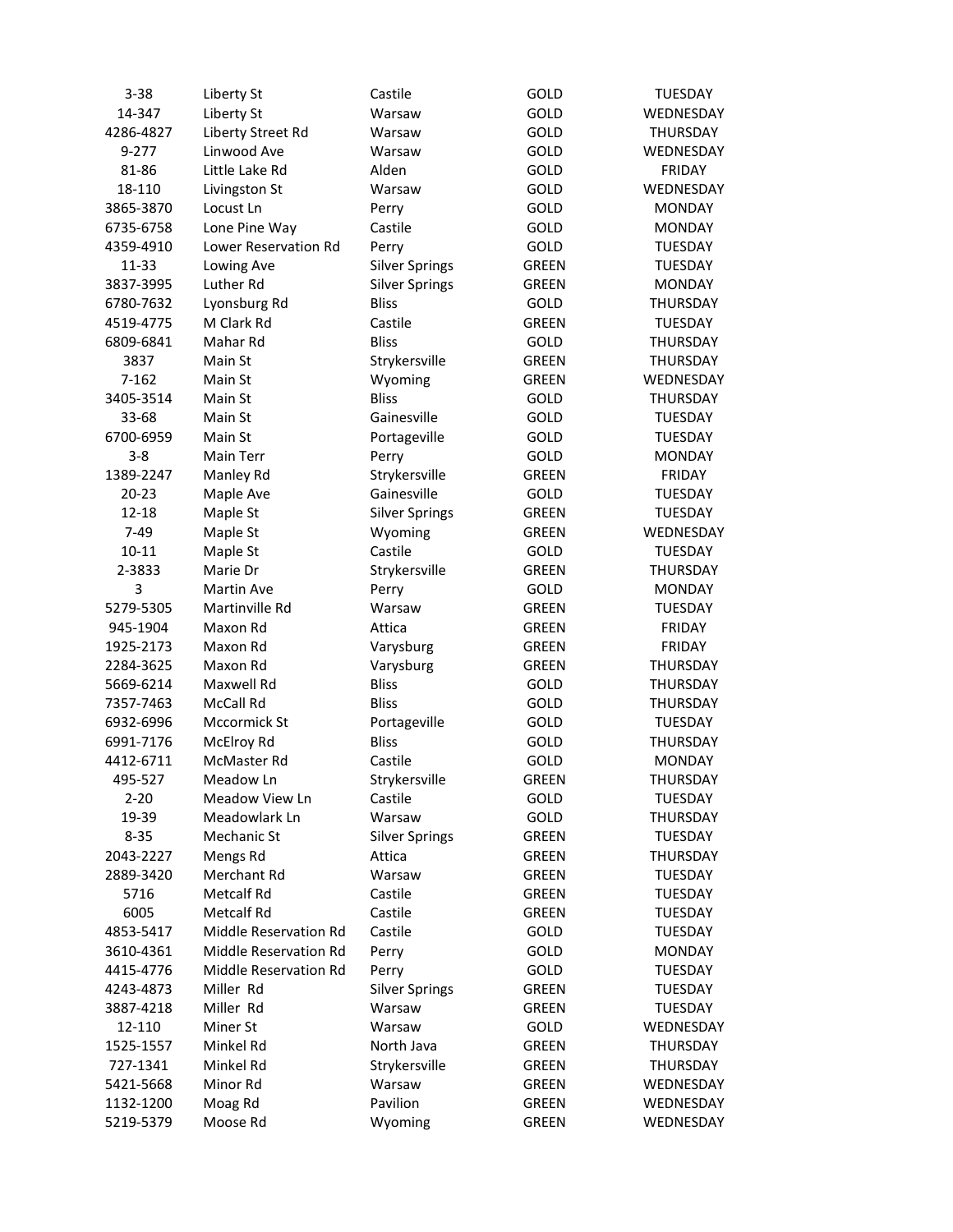| 4215              | Morgan Rd             | Gainesville               | GOLD         | THURSDAY                   |
|-------------------|-----------------------|---------------------------|--------------|----------------------------|
| 7152-7498         | Morrow Rd             | Pavilion                  | <b>GREEN</b> | WEDNESDAY                  |
| 3475-4824         | Mote Rd               | Gainesville               | GOLD         | THURSDAY                   |
| 10-74             | Mt View Ave           | Warsaw                    | GOLD         | WEDNESDAY                  |
| 5324-5927         | Mungers Mill Rd       | <b>Silver Springs</b>     | <b>GREEN</b> | <b>TUESDAY</b>             |
| 4583-5819         | Murphy Rd             | Gainesville               | GOLD         | <b>TUESDAY</b>             |
| $7 - 31$          | Murray St             | Warsaw                    | GOLD         | WEDNESDAY                  |
| 7305              | Myers Rd              | Perry                     | <b>GREEN</b> | WEDNESDAY                  |
| 7438              | Myers Rd              | Perry                     | <b>GREEN</b> | WEDNESDAY                  |
| 2-998             | N Academy St          | Wyoming                   | <b>GREEN</b> | WEDNESDAY                  |
| 6-130             | N Center St           | Perry                     | <b>GREEN</b> | <b>MONDAY</b>              |
| $3 - 120$         | N Cummings Ave        | <b>Silver Springs</b>     | <b>GREEN</b> | <b>TUESDAY</b>             |
| $1 - 41$          | N Federal St          | Perry                     | <b>GREEN</b> | <b>MONDAY</b>              |
| $2 - 5$           | N Genesee St          | Perry                     | GOLD         | <b>MONDAY</b>              |
| 6791-6815         | N Hillcrest Dr        | Perry                     | GOLD         | <b>MONDAY</b>              |
| $2 - 49$          | N Main St             | Gainesville               | GREEN        | <b>TUESDAY</b>             |
| 1841              | N Main St             | Perry                     | <b>GREEN</b> | <b>MONDAY</b>              |
| 9-199 Odds        | N Main St             | Perry                     | <b>GREEN</b> | <b>MONDAY</b>              |
| 106-329           | N Main St             | <b>Silver Springs</b>     | <b>GREEN</b> | <b>TUESDAY</b>             |
| $3 - 125$         | N Main St             | Castile                   | GOLD         | <b>TUESDAY</b>             |
| 12-186 Evens      | N Main St             | Perry                     | GOLD         | <b>MONDAY</b>              |
| 100-452           | N Main St             | Warsaw                    | GOLD         | WEDNESDAY                  |
| 15-253            | N Maple St            | Warsaw                    | GOLD         | WEDNESDAY                  |
| 2278-2877         | N Sheldon Rd          | Strykersville             | <b>GREEN</b> | <b>THURSDAY</b>            |
| 1-108             | N Shore Dr            | Alden                     | GOLD         | <b>FRIDAY</b>              |
| 48-82             | N Water St            | Gainesville               | GOLD         | <b>TUESDAY</b>             |
| 3909-3993         | Nancy Dr              | Strykersville             | <b>GREEN</b> | <b>THURSDAY</b>            |
| 14-23             | Nash St               | <b>Silver Springs</b>     | GREEN        | <b>TUESDAY</b>             |
| 4-39              | Needham St            | Perry                     | <b>GREEN</b> | <b>MONDAY</b>              |
| 2001-2182         | Nesbitt Rd            | Attica                    | <b>GREEN</b> | THURSDAY                   |
| 2322-2470         | Nesbitt Rd            | Warsaw                    | <b>GREEN</b> | THURSDAY                   |
| 4046-4065         | Newburg Rd            | <b>Silver Springs</b>     | GREEN        | <b>TUESDAY</b>             |
| 6930-7164         | Newcomb Rd            | Gainesville               | GOLD         | <b>TUESDAY</b>             |
| $25 - 27$         | North St              | Warsaw                    | GOLD         | WEDNESDAY                  |
| 4190-4470         | Oak Hill Rd           | <b>Silver Springs</b>     | GREEN        | <b>TUESDAY</b>             |
| 15-67             | Oak St                | Warsaw                    | GOLD         | WEDNESDAY                  |
| 6176-6749         | Oatka Rd              |                           | <b>GREEN</b> | <b>TUESDAY</b>             |
| 6844-6988         | Oatka Rd              | Perry                     | <b>GREEN</b> | <b>MONDAY</b>              |
| 5566-6164         | Oatka Rd              | Perry<br>Warsaw           | <b>GREEN</b> | <b>TUESDAY</b>             |
| 11-60             | Oatka St              | Warsaw                    |              |                            |
| 1148-1358         | O'Connor Rd           | Darien Center             | GOLD<br>GOLD | WEDNESDAY<br><b>FRIDAY</b> |
| 4373-4404         | Old Orchard Beach Dr  | Castile                   |              |                            |
|                   | Old State Rd          | Pavilion                  | GOLD         | <b>MONDAY</b>              |
| 6991-7963         |                       |                           | GREEN        | WEDNESDAY                  |
| 2349-2402<br>6779 | Old State Rd          | Varysburg<br><b>Bliss</b> | <b>GREEN</b> | THURSDAY                   |
| $8 - 45$          | Old State Route 39    |                           | GOLD         | THURSDAY                   |
|                   | Olin Ave              | Perry                     | <b>GREEN</b> | <b>MONDAY</b>              |
| 2257-2555         | Orangeville Center Rd | Varysburg                 | <b>GREEN</b> | THURSDAY                   |
| 2758-2975         | Orangeville Center Rd | Warsaw                    | <b>GREEN</b> | THURSDAY                   |
| 3090-3600         | Orangeville Center Rd | Warsaw                    | GOLD         | <b>THURSDAY</b>            |
| $1 - 24$          | Orchard St            | Perry                     | <b>GREEN</b> | <b>MONDAY</b>              |
| 20-105            | Orchard St            | <b>Silver Springs</b>     | GREEN        | <b>TUESDAY</b>             |
| 15-32             | Orchard St            | Warsaw                    | GOLD         | WEDNESDAY                  |
| 16-18             | Oriole Dr             | Warsaw                    | GOLD         | <b>THURSDAY</b>            |
| 261-429           | Ortner Rd             | Darien Center             | GREEN        | FRIDAY                     |
| 5907-7656         | Overholt Rd           | Portageville              | GOLD         | <b>TUESDAY</b>             |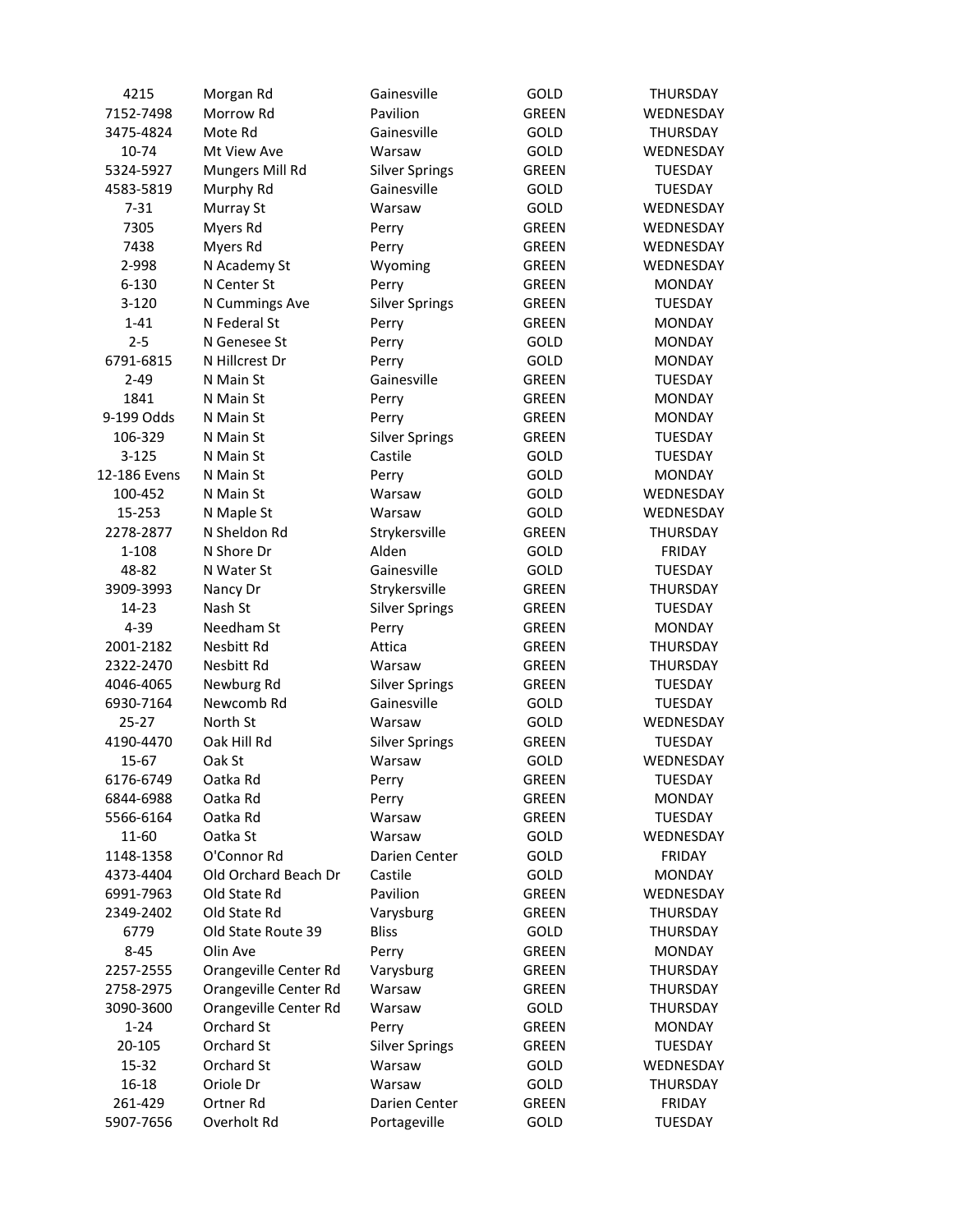| $9 - 21$  | Page Cir           | Perry                 | <b>GREEN</b> | <b>MONDAY</b>   |
|-----------|--------------------|-----------------------|--------------|-----------------|
| 7554-7905 | Page Cir           | Perry                 | <b>GREEN</b> | WEDNESDAY       |
| $4 - 60$  | Park Ave           | Perry                 | GOLD         | <b>MONDAY</b>   |
| $6-8$     | Park Pl            | Perry                 | GOLD         | <b>MONDAY</b>   |
| $5 - 95$  | Park Rd E          | Castile               | GOLD         | <b>TUESDAY</b>  |
| 4-5251    | Park Rd W          | Castile               | GOLD         | <b>TUESDAY</b>  |
| 10-125    | Park St            | Warsaw                | GOLD         | WEDNESDAY       |
| 3963-4246 | Pattridge Rd       | Perry                 | GOLD         | <b>MONDAY</b>   |
| 354-670   | Pavilion Warsaw Rd | Pavilion              | <b>GREEN</b> | WEDNESDAY       |
| 3423-6704 | Pearl St           | <b>Bliss</b>          | GOLD         | THURSDAY        |
| 2630-3360 | Pee Dee Rd         | <b>Bliss</b>          | GOLD         | <b>THURSDAY</b> |
| 3918      | Pee Dee Rd         | Gainesville           | GOLD         | <b>THURSDAY</b> |
| 384-1088  | Peoria Rd          | Pavilion              | <b>GREEN</b> | WEDNESDAY       |
| 77        | Perry Ave          | Perry                 | GOLD         | WEDNESDAY       |
| 3870      | Perry Ave          | Perry                 | GOLD         | <b>MONDAY</b>   |
| 18-67     | Perry Ave          | Warsaw                | GOLD         | WEDNESDAY       |
| 1434-1891 | Perry Rd           | North Java            | <b>GREEN</b> | THURSDAY        |
| 404-1598  | Perry Rd           | Pavilion              | <b>GREEN</b> | WEDNESDAY       |
| 549-1380  | Perry Rd           | Strykersville         | <b>GREEN</b> | THURSDAY        |
| 4616-4914 | Pflaum Rd          | Dale                  | <b>GREEN</b> | WEDNESDAY       |
| 12-32     | Pickett Pl         | Castile               | GOLD         | <b>TUESDAY</b>  |
| $1 - 19$  | Pickett St Ext     | Castile               | GOLD         | <b>TUESDAY</b>  |
| 6610-6691 | Pike St            | Portageville          | GOLD         | <b>TUESDAY</b>  |
| $6 - 50$  | Pine St            | Perry                 | <b>GREEN</b> | <b>MONDAY</b>   |
| 5300-5458 | Pinkney Rd         | Castile               | <b>GREEN</b> | <b>TUESDAY</b>  |
| 13-1505   | Pioneer Trl        | North Java            | <b>GREEN</b> | <b>THURSDAY</b> |
| 5328-5526 | Pleasant Valley Rd | <b>Bliss</b>          | GOLD         | <b>THURSDAY</b> |
| 7788-7936 | Pochuck Rd         | <b>Bliss</b>          | GOLD         | <b>TUESDAY</b>  |
| 1352-1639 | Poland Hill Rd     | Attica                | <b>GREEN</b> | FRIDAY          |
| 5014-5434 | Poplar Tree Rd     | <b>Bliss</b>          | GOLD         | THURSDAY        |
| 4100-4923 | Poplar Tree Rd     | Gainesville           | GOLD         | THURSDAY        |
| 2636-2664 | Potter Rd          | Gainesville           | GOLD         | THURSDAY        |
| 2702-2892 | Potter Rd          | Varysburg             | GOLD         | THURSDAY        |
| 3991-4017 | Private Dr 1       | Perry                 | GREEN        | <b>MONDAY</b>   |
| 4040-4067 | Private Dr 2       | Perry                 | GREEN        | <b>MONDAY</b>   |
| 4181-4217 | Private Dr 3       | Perry                 | <b>GREEN</b> | <b>MONDAY</b>   |
| 4231-4255 | Private Dr 4       | Perry                 | <b>GREEN</b> | <b>MONDAY</b>   |
| 4261-6580 | Private Dr 5       | Perry                 | <b>GREEN</b> | <b>MONDAY</b>   |
| 6667-6679 | Private Dr R       | Perry                 | <b>GREEN</b> | <b>MONDAY</b>   |
| $1 - 16$  | Prospect St        | Perry                 | <b>GREEN</b> | <b>MONDAY</b>   |
| $6 - 125$ | Prospect St        | Warsaw                | GOLD         | WEDNESDAY       |
| $7 - 16$  | Purdy Ave          | Warsaw                | GOLD         | WEDNESDAY       |
| 3593-4167 | Quakertown Rd      | Warsaw                | GOLD         | THURSDAY        |
| 4651-5240 | Quarry Rd          | Warsaw                | <b>GREEN</b> | <b>TUESDAY</b>  |
| 4206-4438 | Quarry Rd          | Warsaw                | GOLD         | THURSDAY        |
| 6517      | Rackett Rd         | Castile               | GOLD         | <b>TUESDAY</b>  |
| 6630-6720 | Railroad Ave       | <b>Bliss</b>          | GOLD         | <b>THURSDAY</b> |
| $9 - 49$  | Railroad St        | <b>Silver Springs</b> | GREEN        | <b>TUESDAY</b>  |
| 6         | Reid Ave           | Warsaw                | GOLD         | WEDNESDAY       |
| $5 - 24$  | Reid Ave           | Warsaw                | GOLD         | WEDNESDAY       |
| 892-1026  | Reilein Rd         | Cowlesville           | GOLD         | <b>FRIDAY</b>   |
| 7581-7589 | Ringo Rd           | Portageville          | GOLD         | <b>TUESDAY</b>  |
| 6936-6998 | River Rd           | Portageville          | GOLD         | <b>TUESDAY</b>  |
| 11        | Roberts St         | Warsaw                | GOLD         | WEDNESDAY       |
| $1 - 14$  | Robin Ln           | Warsaw                | GOLD         | THURSDAY        |
|           |                    |                       |              |                 |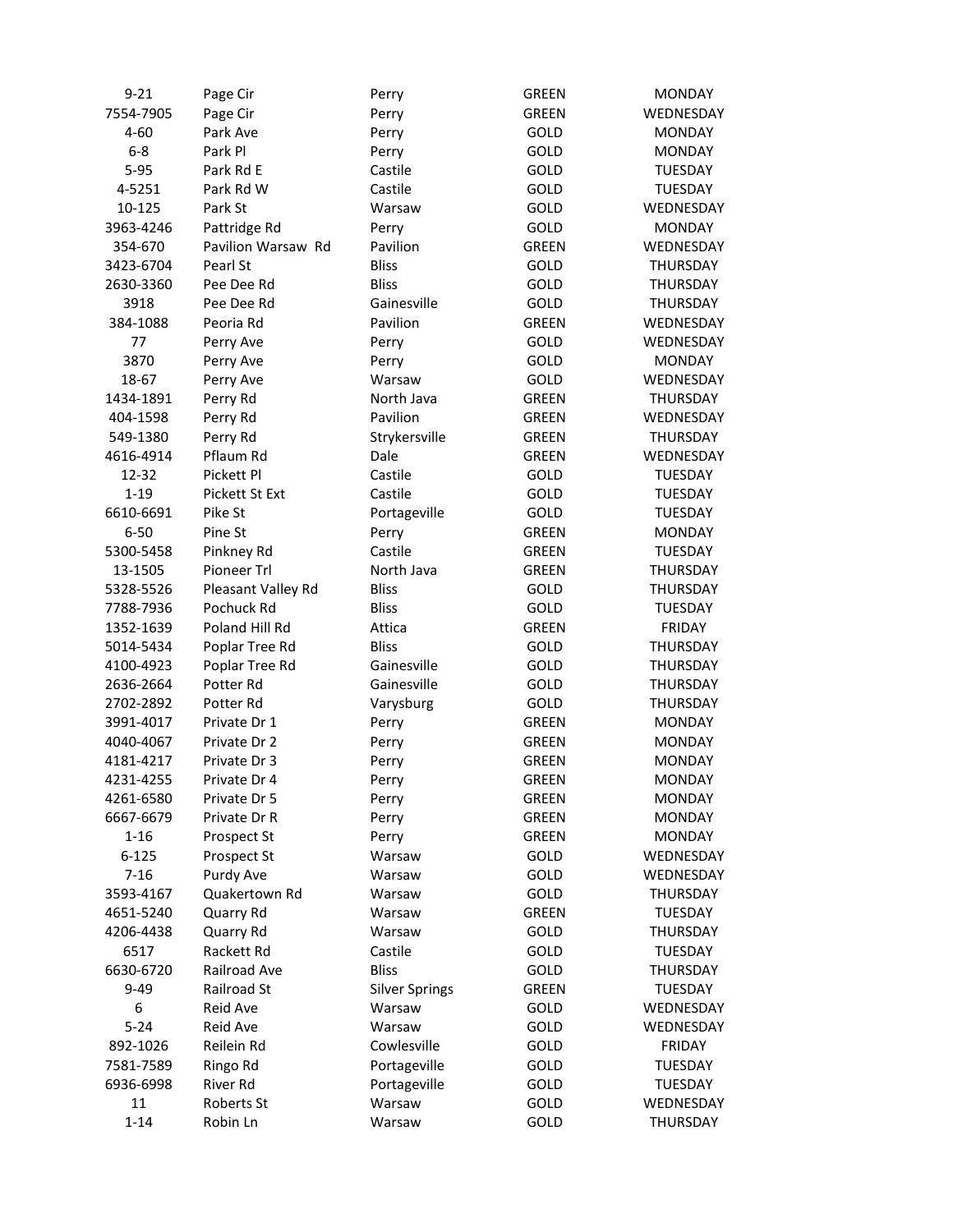| 7495-7675    | Robinson Rd     | <b>Bliss</b>          | GOLD         | THURSDAY        |
|--------------|-----------------|-----------------------|--------------|-----------------|
| 4262-4277    | Robinson Rd     | Warsaw                | GOLD         | THURSDAY        |
| 15-76        | Rochester St    | Warsaw                | GOLD         | WEDNESDAY       |
| 5805-6076    | Rowely Rd       | Wyoming               | <b>GREEN</b> | WEDNESDAY       |
| 2709-2982    | Royce Rd        | Varysburg             | <b>GREEN</b> | THURSDAY        |
| 4225         | Royce Rd        | North Java            | GOLD         | THURSDAY        |
| 3028-4139    | Royce Rd        | Varysburg             | GOLD         | THURSDAY        |
| 3            | Rudd St         | Perry                 | <b>GREEN</b> | <b>MONDAY</b>   |
| 4353-4363    | Rustic Rd       | Castile               | GOLD         | <b>MONDAY</b>   |
| 5138-5191    | Ryan Rd         | Wyoming               | <b>GREEN</b> | WEDNESDAY       |
| 14-110       | S Academy St    | Wyoming               | <b>GREEN</b> | WEDNESDAY       |
| $7 - 44$     | S Center St     | Perry                 | <b>GREEN</b> | <b>MONDAY</b>   |
| 83-104       | S Cummings Ave  | <b>Silver Springs</b> | <b>GREEN</b> | <b>TUESDAY</b>  |
| $3 - 5$      | S Division St   | Gainesville           | GOLD         | <b>TUESDAY</b>  |
| $7 - 84$     | S Federal St    | Perry                 | <b>GREEN</b> | <b>MONDAY</b>   |
| 4332-6809    | S Hillcrest Dr  | Perry                 | GOLD         | <b>MONDAY</b>   |
| 6252-6532    | S Hillside Rd   | <b>Bliss</b>          | GOLD         | THURSDAY        |
| $5 - 16$     | S Main St       | Gainesville           | <b>GREEN</b> | <b>TUESDAY</b>  |
| 102-200      | S Main St       | Gainesville           | GREEN        | <b>TUESDAY</b>  |
| 1-151 Odds   | S Main St       | Perry                 | <b>GREEN</b> | <b>MONDAY</b>   |
| $4 - 152$    | S Main St       | <b>Silver Springs</b> | <b>GREEN</b> | <b>TUESDAY</b>  |
| 444-532      | S Main St       | Warsaw                | <b>GREEN</b> | <b>TUESDAY</b>  |
| 1-340        | S Main St       | Castile               | <b>GOLD</b>  | <b>TUESDAY</b>  |
| 35-68        | S Main St       | Gainesville           | GOLD         | <b>TUESDAY</b>  |
| 24-140 Evens | S Main St       | Perry                 | GOLD         | <b>MONDAY</b>   |
| 122-351      | S Main St       | Warsaw                | GOLD         | WEDNESDAY       |
| 16-71        | S Maple St      | Warsaw                | <b>GOLD</b>  | WEDNESDAY       |
| 21-79        | S Shore Dr      | Alden                 | GOLD         | <b>FRIDAY</b>   |
| $10 - 17$    | S Water St      | Gainesville           | GOLD         | TUESDAY         |
| 3749-7048    | Safford Ave     | Perry                 | GOLD         | <b>MONDAY</b>   |
| 4569-4575    | Safford Rd      | Gainesville           | GOLD         | THURSDAY        |
| 4643-5444    | Safford Rd      | Gainesville           | GOLD         | TUESDAY         |
| 7043-7051    | Safford Rd      | Perry                 | GOLD         | <b>MONDAY</b>   |
| 4400-4680    | Sage Rd         | Warsaw                | <b>GREEN</b> | WEDNESDAY       |
| $7 - 28$     | Salina St       | Warsaw                | GOLD         | WEDNESDAY       |
| 1769-2282    | Saltvale Rd     | Warsaw                | <b>GREEN</b> | WEDNESDAY       |
| 1327-1718    | Saltvale Rd     | Wyoming               | <b>GREEN</b> | WEDNESDAY       |
| 505-539      | Sanders Hill Rd | Strykersville         | <b>GREEN</b> | THURSDAY        |
| 7139         | Sands Rd        | Perry                 | <b>GREEN</b> | <b>MONDAY</b>   |
| 7447-7765    | Sanford Rd      | Perry                 | GOLD         | <b>MONDAY</b>   |
| 212-260      | Sargent St      | Cowlesville           | GOLD         | <b>FRIDAY</b>   |
| 2105-2284    | Sayre Rd        | Warsaw                | <b>GREEN</b> | WEDNESDAY       |
| 283-869      | Schad Rd        | Alden                 | GOLD         | FRIDAY          |
| 7438-7870    | Schenck Rd      | Perry                 | GOLD         | <b>MONDAY</b>   |
| 553-856      | Schoellkopf Rd  | Cowlesville           | GOLD         | FRIDAY          |
| 5600-6040    | School Rd       | Castile               | <b>GREEN</b> | <b>TUESDAY</b>  |
| 4633-5595    | School Rd       | Gainesville           | <b>GREEN</b> | <b>TUESDAY</b>  |
| 2550-2593    | School St       | Varysburg             | GREEN        | THURSDAY        |
| 124-147      | School St       | Wyoming               | <b>GREEN</b> | WEDNESDAY       |
| 3374-3421    | School St       | <b>Bliss</b>          | GOLD         | <b>THURSDAY</b> |
| 19-23        | School St       | Gainesville           | GOLD         | TUESDAY         |
| 1476-2074    | Schwab Rd       | Varysburg             | <b>GREEN</b> | THURSDAY        |
| 3770-4314    | Shaw Rd         | Gainesville           | GOLD         | THURSDAY        |
| 11           | Shearing Rd     | Gainesville           | GREEN        | <b>TUESDAY</b>  |
| 4491         | Shearing Rd     | Gainesville           | GOLD         | THURSDAY        |
|              |                 |                       |              |                 |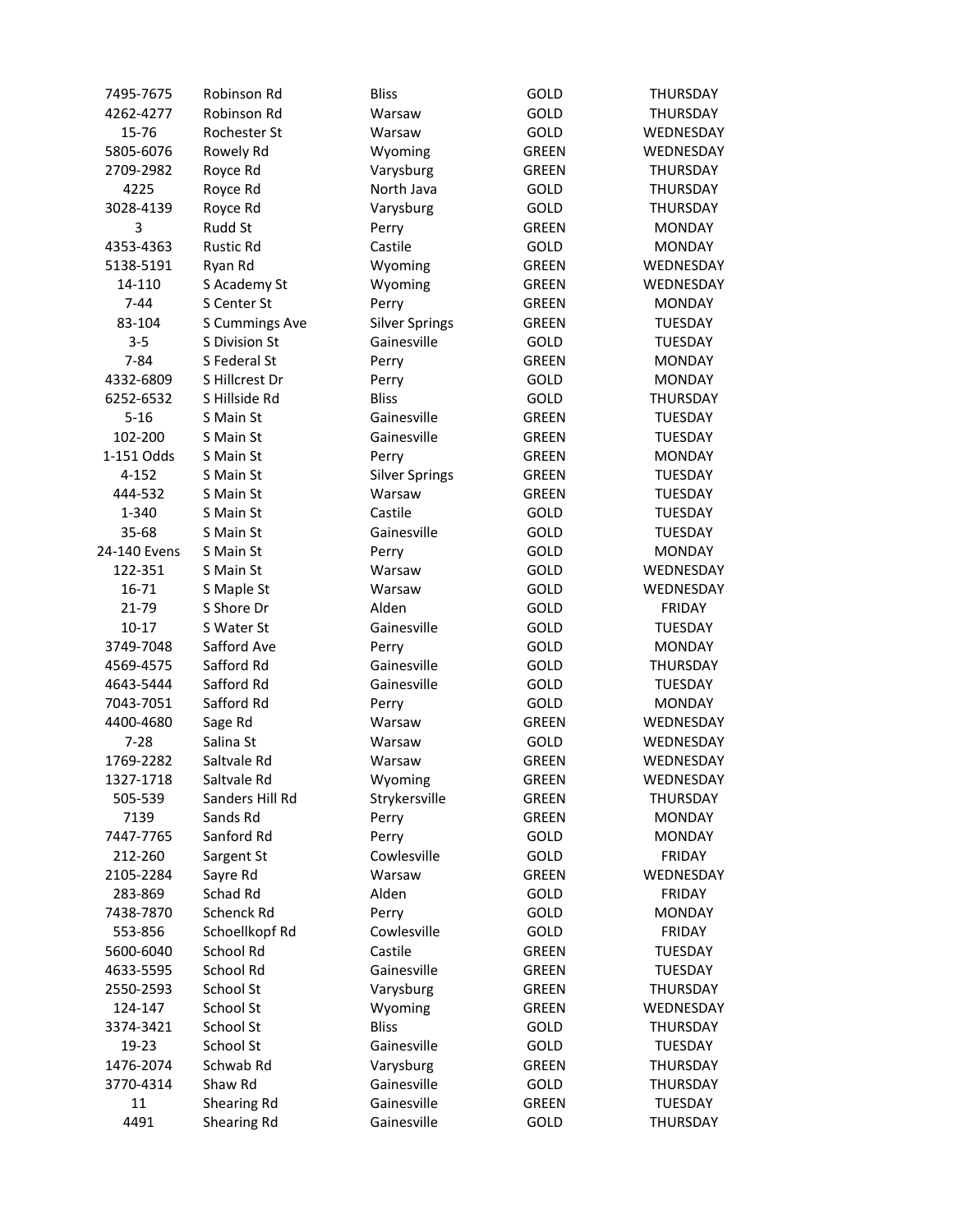| 4592-5155 | Shearing Rd        | Gainesville           | GOLD         | <b>TUESDAY</b>  |
|-----------|--------------------|-----------------------|--------------|-----------------|
| 3661-3880 | Shearman Rd        | Perry                 | <b>GREEN</b> | <b>MONDAY</b>   |
| 52-66     | Sheldon St         | Castile               | GOLD         | <b>TUESDAY</b>  |
| 5129-6205 | Sheppard Rd        | <b>Bliss</b>          | GOLD         | <b>THURSDAY</b> |
| $1 - 63$  | Sherman Ave        | Wyoming               | <b>GREEN</b> | WEDNESDAY       |
| 4192-4198 | Short Rd           | <b>Silver Springs</b> | GREEN        | <b>TUESDAY</b>  |
| $7 - 18$  | Short St           | Perry                 | <b>GREEN</b> | <b>MONDAY</b>   |
| $10 - 15$ | Short St           | Warsaw                | <b>GOLD</b>  | WEDNESDAY       |
| 725-1528  | Sierk Rd           | Attica                | <b>GREEN</b> | <b>FRIDAY</b>   |
| 4005-4011 | Silver Grove Rd    | <b>Silver Springs</b> | <b>GREEN</b> | <b>MONDAY</b>   |
| 708-1544  | Silver Lake Rd     | Pavilion              | <b>GREEN</b> | WEDNESDAY       |
| 1608-2834 | Silver Lake Rd     | Perry                 | <b>GREEN</b> | WEDNESDAY       |
| 2916-3270 | Silver Lake Rd     | Perry                 | <b>GREEN</b> | <b>MONDAY</b>   |
| 264-348   | Silver Rd          | East Bethany          | <b>GREEN</b> | WEDNESDAY       |
| 331-4553  | Silver Springs Rd  | <b>Silver Springs</b> | <b>GREEN</b> | <b>TUESDAY</b>  |
| 1297-2689 | Simmons Rd         | Pavilion              | <b>GREEN</b> | WEDNESDAY       |
| $1 - 10$  | Simmons Rd         | Perry                 | <b>GREEN</b> | <b>MONDAY</b>   |
| 2799-3189 | Simmons Rd         | Perry                 | <b>GREEN</b> | <b>MONDAY</b>   |
| 212-477   | Sinn Rd            | Cowlesville           | GOLD         | FRIDAY          |
| 397-404   | Skates Hill Rd     | East Bethany          | <b>GREEN</b> | WEDNESDAY       |
| 3671-3859 | Slocum Rd          | Perry                 | GOLD         | <b>MONDAY</b>   |
| 3012-3423 | Smallwood Rd       | Warsaw                | <b>GREEN</b> | <b>TUESDAY</b>  |
| 2312-4312 | Smith Rd           | Perry                 | <b>GREEN</b> | WEDNESDAY       |
| 2284-2585 | Snyder Rd          | Varysburg             | <b>GREEN</b> | THURSDAY        |
| 2618-4027 | Sodom Rd           | North Java            | GOLD         | <b>THURSDAY</b> |
| 3128-6725 | Soper Rd           | Perry                 | <b>GREEN</b> | <b>TUESDAY</b>  |
| $8 - 47$  | South Ave          | Warsaw                | GOLD         | WEDNESDAY       |
| 714       | South Street Rd    | Pavilion              | <b>GREEN</b> | WEDNESDAY       |
| 3542      | Sowerby Rd         | Perry                 | GREEN        | <b>TUESDAY</b>  |
| 3704-4254 | Sowerby Rd         | <b>Silver Springs</b> | GREEN        | <b>TUESDAY</b>  |
| 7420-7618 | Spear Rd           | Perry                 | <b>GREEN</b> | WEDNESDAY       |
| 20-7728   | Spencer St         | Gainesville           | GOLD         | <b>TUESDAY</b>  |
| 18-50     | Spring St          | Castile               | GOLD         | <b>TUESDAY</b>  |
| 12-39     | Spring St          | Perry                 | GOLD         | <b>MONDAY</b>   |
| 4362-4384 | Springbrook Rd     | Castile               | GOLD         | <b>MONDAY</b>   |
| 4326-4366 | Springbrook Rd W   | Castile               | GOLD         | <b>MONDAY</b>   |
| 5-3818    | St Helena St       | Perry                 | GOLD         | <b>MONDAY</b>   |
| 11-97     | St Mary's Ct       | <b>Silver Springs</b> | GREEN        | <b>TUESDAY</b>  |
| $11 - 15$ | Stainton Pl        | Perry                 | <b>GREEN</b> | <b>MONDAY</b>   |
| 2045-2152 | Standish Rd        | Attica                | GREEN        | THURSDAY        |
| 6996-7070 | Standpipe Rd       | Perry                 | <b>GREEN</b> | <b>MONDAY</b>   |
| $5 - 27$  | <b>Stanton Ave</b> | Perry                 | GOLD         | <b>MONDAY</b>   |
| 353-716   | Starr Rd           | Wyoming               | GREEN        | WEDNESDAY       |
| 4965-6013 | State Route 19     | Gainesville           | <b>GREEN</b> | <b>TUESDAY</b>  |
| 4017-4368 | State Route 19     | <b>Silver Springs</b> | <b>GREEN</b> | <b>TUESDAY</b>  |
| 1220-1972 | State Route 19     | Wyoming               | <b>GREEN</b> | WEDNESDAY       |
| 6241-7893 | State Route 19     | Gainesville           | GOLD         | <b>TUESDAY</b>  |
| 2245-2280 | State Route 19 N   | Warsaw                | GREEN        | WEDNESDAY       |
| 2435-2459 | State Route 19 N   | Warsaw                | GOLD         | WEDNESDAY       |
| 3930-3999 | State Route 19 S   | <b>Silver Springs</b> | GREEN        | <b>TUESDAY</b>  |
| 3331-3888 | State Route 19 S   | Warsaw                | GREEN        | <b>TUESDAY</b>  |
| 5451-5485 | State Route 19A    | Castile               | GREEN        | <b>TUESDAY</b>  |
| 4422-5374 | State Route 19A    | <b>Silver Springs</b> | GREEN        | <b>TUESDAY</b>  |
| 5521-6412 | State Route 19A    | Castile               | GOLD         | <b>TUESDAY</b>  |
| 6494-7925 | State Route 19A    | Portageville          | GOLD         | <b>TUESDAY</b>  |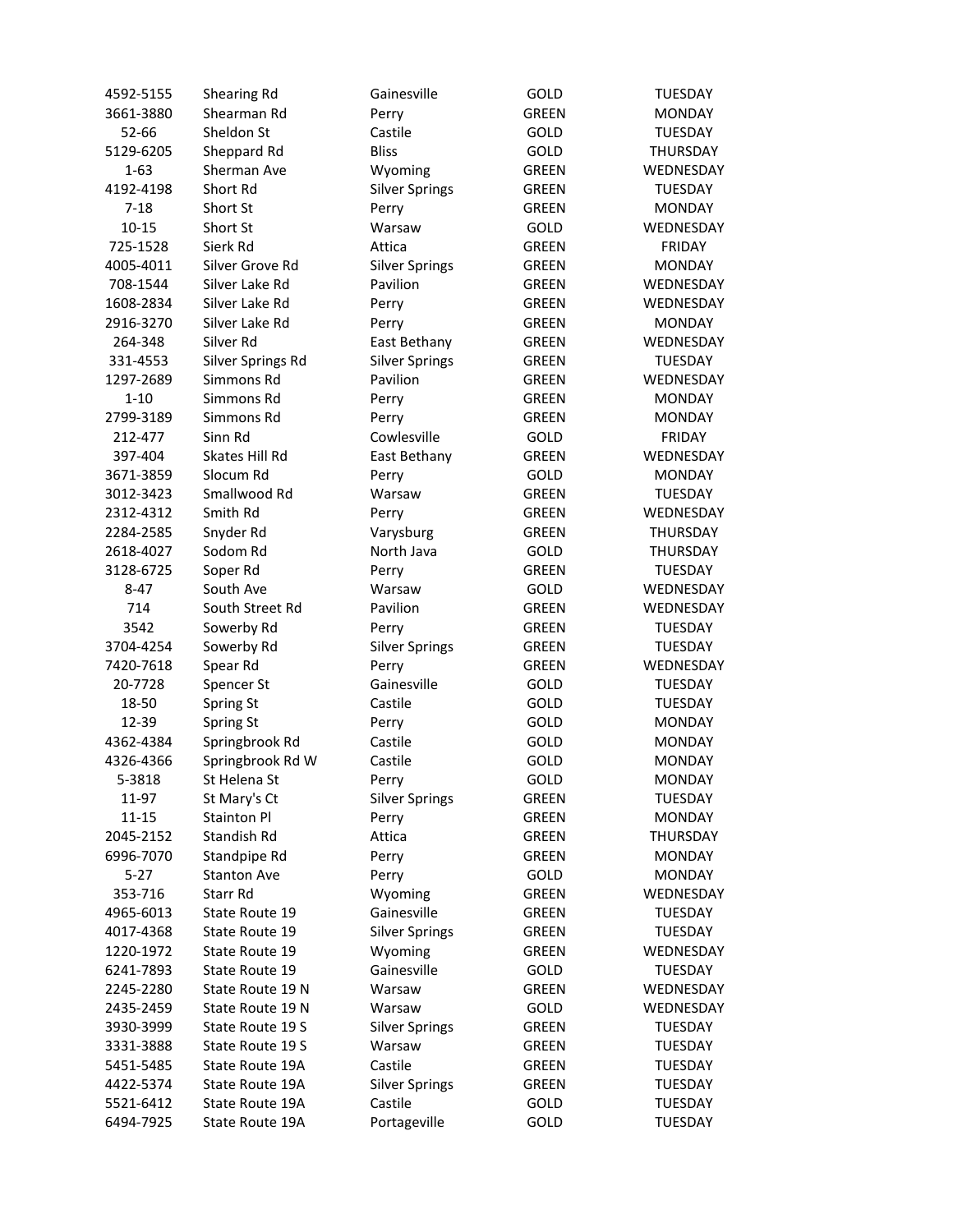| 2006-2912       | State Route 238     | Warsaw        | <b>GREEN</b> | <b>THURSDAY</b> |
|-----------------|---------------------|---------------|--------------|-----------------|
| 1618-2785       | State Route 246     | Perry         | <b>GREEN</b> | WEDNESDAY       |
| 2810-3176       | State Route 246     | Perry         | <b>GREEN</b> | <b>MONDAY</b>   |
| 3426-6603       | State Route 362     | <b>Bliss</b>  | GOLD         | THURSDAY        |
| 7401-7489 Odds  | State Route 39      | Perry         | <b>GREEN</b> | <b>MONDAY</b>   |
| 2653-4499       | State Route 39      | <b>Bliss</b>  | GOLD         | <b>THURSDAY</b> |
| 4588-4996       | State Route 39      | <b>Bliss</b>  | GOLD         | <b>TUESDAY</b>  |
| 5019-6055       | State Route 39      | Castile       | GOLD         | TUESDAY         |
| 7474-7900 Evens | State Route 39      | Perry         | GOLD         | <b>MONDAY</b>   |
| 7745-7943 Odds  | State Route 39      | Perry         | GOLD         | <b>MONDAY</b>   |
| 3831-4286       | State Route 39 N    | Castile       | GOLD         | <b>MONDAY</b>   |
| 4375-5749       | State Route 39 N    | Castile       | GOLD         | <b>TUESDAY</b>  |
| 5705-5852       | State Route 39 S    | Castile       | GOLD         | <b>TUESDAY</b>  |
| 6029            | State Route 436     | Castile       | GOLD         | TUESDAY         |
| 2274-2880       | State Route 77      | Strykersville | <b>GREEN</b> | THURSDAY        |
|                 |                     |               |              |                 |
| 3020-3880       | State Route 77      | Varysburg     | <b>GREEN</b> | <b>THURSDAY</b> |
| 1492-1540       | State Route 77      | Attica        | GOLD         | <b>FRIDAY</b>   |
| 3475-3997       | State Route 78      | Strykersville | <b>GREEN</b> | <b>THURSDAY</b> |
| 2636-4314       | State Route 78      | <b>Bliss</b>  | GOLD         | <b>THURSDAY</b> |
| 1794-2361       | State Route 98      | Attica        | <b>GREEN</b> | <b>FRIDAY</b>   |
| 2349-2359       | State Route 98      | Attica        | <b>GREEN</b> | THURSDAY        |
| 2723-3939       | State Route 98      | Varysburg     | <b>GREEN</b> | THURSDAY        |
| 20-49           | State St            | Warsaw        | GOLD         | WEDNESDAY       |
| 1795-2489       | Stedman Rd          | Attica        | <b>GREEN</b> | <b>FRIDAY</b>   |
| 4821-4956       | Stevens Rd          | Warsaw        | <b>GREEN</b> | WEDNESDAY       |
| 6721-6750       | Strawberry Way      | Castile       | <b>GOLD</b>  | <b>MONDAY</b>   |
| 5253-5278       | Streamer Rd         | Warsaw        | <b>GREEN</b> | <b>TUESDAY</b>  |
| 2909-3444       | Suckerbrook Rd      | Perry         | <b>GREEN</b> | <b>MONDAY</b>   |
| 11-260          | Summit Ave          | Warsaw        | GOLD         | WEDNESDAY       |
| 3820-3848       | Sunset Rd           | Strykersville | <b>GREEN</b> | THURSDAY        |
| 6713-6744       | Sunset Rd           | Castile       | GOLD         | <b>MONDAY</b>   |
| 6670-7281       | Swyers Rd           | Castile       | GOLD         | <b>TUESDAY</b>  |
| 2611-2900       | Syler Rd            | Varysburg     | <b>GREEN</b> | THURSDAY        |
| 3064-3658       | Syler Rd            | Varysburg     | GOLD         | THURSDAY        |
| 1168-1248       | Taylor Rd           | Pavilion      | <b>GREEN</b> | WEDNESDAY       |
| 27-38           | Telegraph Rd        | <b>Bliss</b>  | GOLD         | <b>TUESDAY</b>  |
| 2912-3998       | Telegraph Rd        | <b>Bliss</b>  | GOLD         | THURSDAY        |
| 4074-4716       | Telegraph Rd        | <b>Bliss</b>  | GOLD         | <b>TUESDAY</b>  |
| 10-45           | <b>Tempest St</b>   | Perry         | <b>GREEN</b> | <b>MONDAY</b>   |
| 5576-6995       | Tenefly Rd          | Castile       | GOLD         | <b>TUESDAY</b>  |
| 7196-7351       | Tenefly Rd          | Portageville  | GOLD         | <b>TUESDAY</b>  |
| 1878-2429       | Thomas Rd           | Varysburg     | <b>GREEN</b> | THURSDAY        |
| 44              | Thompson Ave        | Perry         | GOLD         | <b>MONDAY</b>   |
| 4649            | Thompson Rd         | Dale          | <b>GREEN</b> | WEDNESDAY       |
| 264-907         | <b>Tinkham Rd</b>   | Darien Center | <b>GREEN</b> | <b>FRIDAY</b>   |
| 1098-1295       | <b>Tooley Rd</b>    | Cowlesville   | GOLD         | <b>FRIDAY</b>   |
| 1327-1369       | Tooley Rd Ext       | Attica        | GOLD         | <b>FRIDAY</b>   |
| 5400-5456       | <b>Toolhouse Rd</b> | Warsaw        | GREEN        | WEDNESDAY       |
| 3-1068          | Tower Rd            | Wyoming       | <b>GREEN</b> | WEDNESDAY       |
| 4065-4177       | <b>Traber Rd</b>    | Perry         | <b>GREEN</b> | <b>MONDAY</b>   |
| 328-712         | <b>Transit Rd</b>   | Wyoming       | GREEN        | WEDNESDAY       |
| $10 - 15$       | <b>Traver Pl</b>    | Perry         | <b>GREEN</b> | <b>MONDAY</b>   |
| 4-48            | Treehaven Rd        | Gainesville   | GOLD         | THURSDAY        |
| 3383-3735       | <b>Truesdell Rd</b> | Warsaw        | <b>GREEN</b> | <b>TUESDAY</b>  |
| $7 - 22$        | Tuna St             | Perry         | GOLD         | <b>MONDAY</b>   |
|                 |                     |               |              |                 |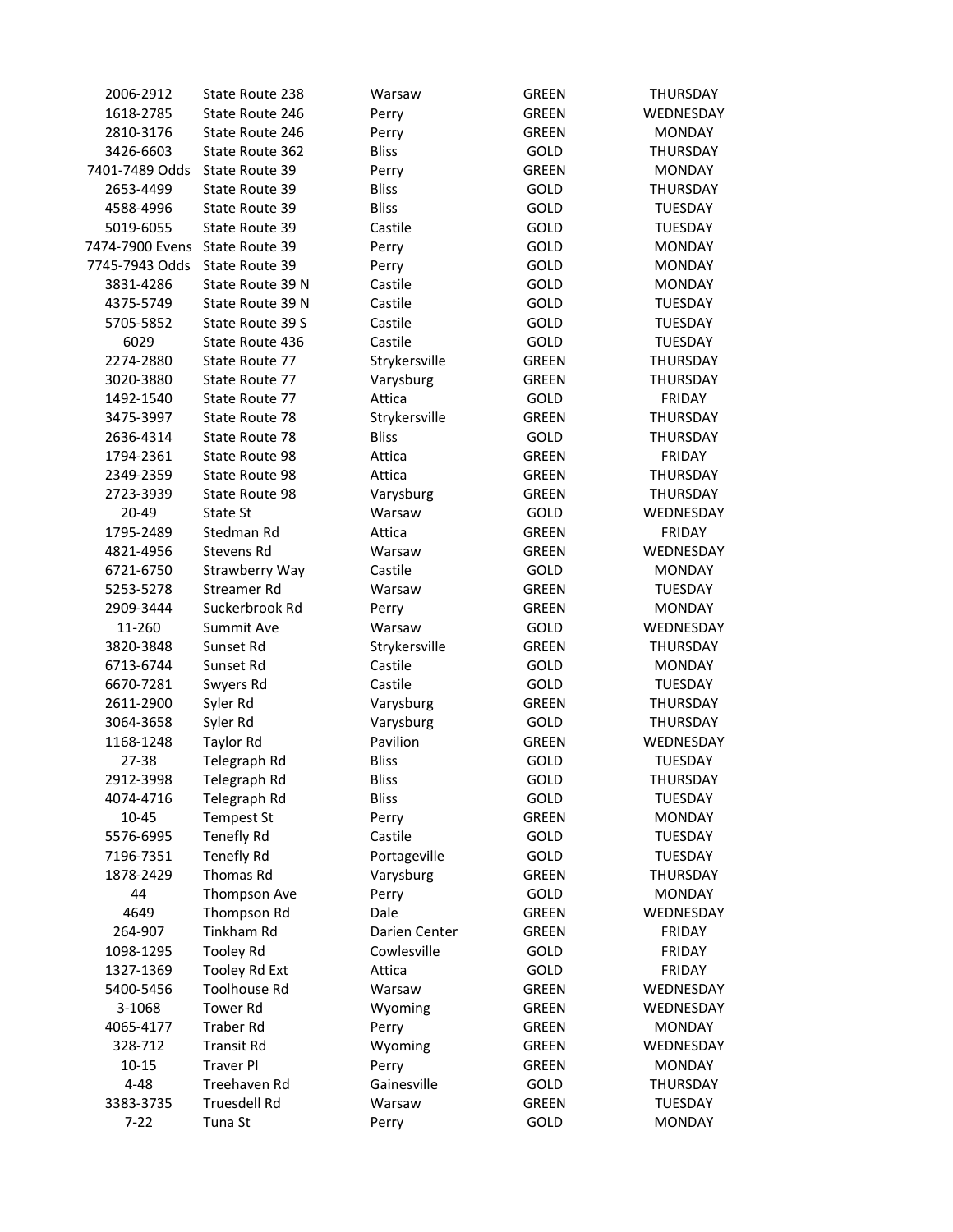| 3655-3722      | Twin Bridge Rd              | Perry                 | <b>GOLD</b>  | <b>MONDAY</b>    |
|----------------|-----------------------------|-----------------------|--------------|------------------|
| $9 - 15$       | Union St                    | Gainesville           | GOLD         | <b>TUESDAY</b>   |
| 6693-6701      | Upper Dr                    | Castile               | GOLD         | <b>MONDAY</b>    |
| $\overline{2}$ | Upper Hickory Rd            | Varysburg             | <b>GREEN</b> | THURSDAY         |
| 4854-5455      | <b>Upper Reservation Rd</b> | Castile               | GOLD         | <b>TUESDAY</b>   |
| 780-1274       | Urf Rd                      | Cowlesville           | GOLD         | FRIDAY           |
| 6173-7939      | US Route 20A                | Perry                 | <b>GREEN</b> | WEDNESDAY        |
| 301-1477       | US Route 20A                | Strykersville         | <b>GREEN</b> | <b>FRIDAY</b>    |
| 1535-2450      | US Route 20A                | Varysburg             | <b>GREEN</b> | <b>FRIDAY</b>    |
| 2465-3396      | US Route 20A                | Varysburg             | <b>GREEN</b> | THURSDAY         |
| 3504-4332      | US Route 20A                | Warsaw                | <b>GREEN</b> | <b>THURSDAY</b>  |
| 5459-6139      | US Route 20A E              | Warsaw                | <b>GREEN</b> | <b>WEDNESDAY</b> |
| 4431-4793      | US Route 20A W              | Warsaw                | <b>GREEN</b> | <b>THURSDAY</b>  |
| 4802-4848      | US Route 20A W              | Warsaw                | GOLD         | WEDNESDAY        |
| 2732-2996      | Valley View Ln              | Strykersville         | <b>GREEN</b> | THURSDAY         |
| 1662-1576      | Van Allen Rd                | Perry                 | <b>GREEN</b> | WEDNESDAY        |
| 2369           | Van Valkenburg Rd           | Perry                 | <b>GREEN</b> | WEDNESDAY        |
| 463-4520       | Vernal Rd                   | Attica                | <b>GREEN</b> | WEDNESDAY        |
| 6693-6927      | View Rd                     | Castile               | GOLD         | <b>TUESDAY</b>   |
| $6 - 11$       | View St                     | Warsaw                | GOLD         | WEDNESDAY        |
| 4408-6721      | Vista Way                   | Castile               | <b>GOLD</b>  | <b>MONDAY</b>    |
| 1628-1636      | Vogel Rd                    | Varysburg             | <b>GREEN</b> | <b>FRIDAY</b>    |
| 130-1129       | W Buffalo St                | Warsaw                | <b>GOLD</b>  | WEDNESDAY        |
| 6506-6787      | W Center Rd                 | Castile               | <b>GREEN</b> | <b>TUESDAY</b>   |
| 10-170         | W Court St                  | Warsaw                | GOLD         | WEDNESDAY        |
| 11-25          | W Duncan Ave                | <b>Silver Springs</b> | <b>GREEN</b> | <b>TUESDAY</b>   |
| $4 - 15$       | W Highland Ave              | Warsaw                | GOLD         | WEDNESDAY        |
| 2623-3287      | W Hill Rd                   | <b>Bliss</b>          | GOLD         | THURSDAY         |
| 3518-3579      | W Lake Rd                   | Perry                 | GREEN        | <b>MONDAY</b>    |
| 3663-4632      | W Lake Rd                   | <b>Silver Springs</b> | GREEN        | <b>MONDAY</b>    |
| 62-84          | W Main St                   | Gainesville           | GOLD         | <b>TUESDAY</b>   |
| 4802-6207      | W Middlebury Rd             | Wyoming               | <b>GREEN</b> | WEDNESDAY        |
| 1-6313         | W Mill St                   | Castile               | <b>GOLD</b>  | <b>TUESDAY</b>   |
| $2 - 44$       | W Perry Ave                 | <b>Silver Springs</b> | GREEN        | <b>TUESDAY</b>   |
| $5 - 35$       | W Railroad St               | Castile               | <b>GOLD</b>  | <b>TUESDAY</b>   |
| $7 - 16$       | W Ribaud Ave                | <b>Silver Springs</b> | <b>GREEN</b> | <b>TUESDAY</b>   |
| 2628           | W Sodom Rd                  | North Java            | GOLD         | THURSDAY         |
| 3-22           | W Whiton Ave                | <b>Silver Springs</b> | GREEN        | <b>TUESDAY</b>   |
| 3602-3606      | Walker Rd                   | Perry                 | <b>GREEN</b> | <b>MONDAY</b>    |
| 8-86           | Walker Rd                   | Perry                 | GOLD         | <b>MONDAY</b>    |
| 3690-7034      | Walker Rd                   | Perry                 | GOLD         | <b>MONDAY</b>    |
| 7842-7979      | Wallace Rd                  | Pavilion              | <b>GREEN</b> | <b>WEDNESDAY</b> |
| 12-57          | Walnut St                   | Perry                 | GOLD         | <b>MONDAY</b>    |
| 10-116         | Warsaw Blvd                 | <b>Silver Springs</b> | <b>GREEN</b> | <b>TUESDAY</b>   |
| 2931-3221      | Washburn Rd                 | <b>Bliss</b>          | <b>GOLD</b>  | THURSDAY         |
| 18-25          | Washington Blvd             | Perry                 | <b>GREEN</b> | <b>MONDAY</b>    |
| $5 - 37$       | Washington St               | Castile               | <b>GOLD</b>  | <b>TUESDAY</b>   |
| 15-112         | Washington St               | Warsaw                | GOLD         | WEDNESDAY        |
| 5755-5835      | Wass Rd                     | Wyoming               | <b>GREEN</b> | WEDNESDAY        |
|                |                             |                       |              |                  |
| 7706-7855      | Water Rd                    | Perry                 | GOLD         | <b>MONDAY</b>    |
| 14-190         | Water St                    | Perry                 | GOLD         | <b>MONDAY</b>    |
| 7891-7992      | Water Street Rd             | Perry                 | GOLD         | <b>MONDAY</b>    |
| $5 - 64$       | <b>Watkins Ave</b>          | Perry                 | <b>GREEN</b> | <b>MONDAY</b>    |
| $3-79$         | <b>Watrous St</b>           | Perry                 | GOLD         | <b>MONDAY</b>    |
| 4825-4923      | Weaver Rd                   | <b>Silver Springs</b> | GREEN        | <b>TUESDAY</b>   |